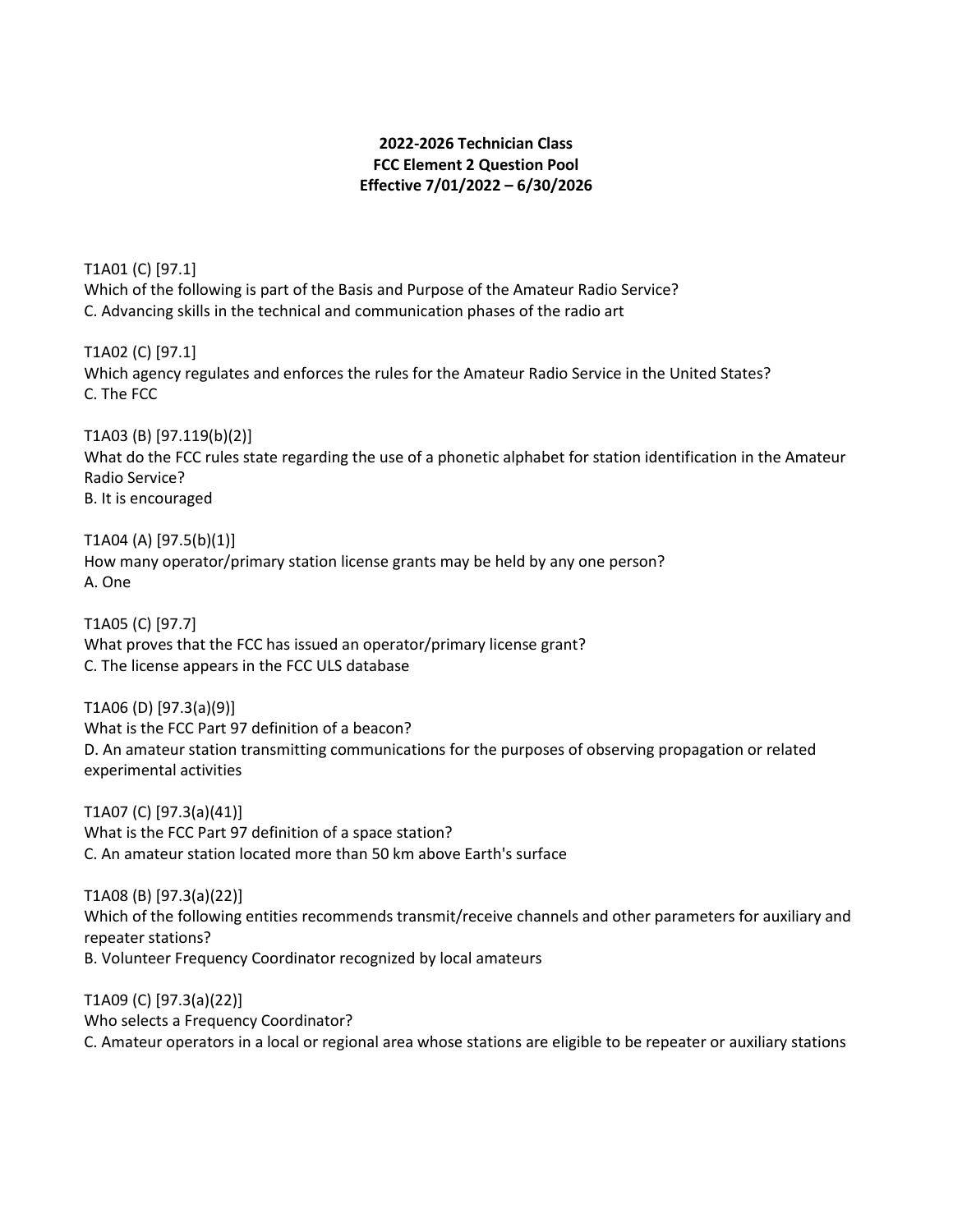#### T1A10 (D) [97.3(a)(38), 97.407]

What is the Radio Amateur Civil Emergency Service (RACES)?

A. A radio service using amateur frequencies for emergency management or civil defense communications B. A radio service using amateur stations for emergency management or civil defense communications C. An emergency service using amateur operators certified by a civil defense organization as being enrolled in that organization

#### **D. All these choices are correct**

T1A11 (B) [97.101 (d)] When is willful interference to other amateur radio stations permitted? B. At no time

T1B01 (C) [97.301 (e)] Which of the following frequency ranges are available for phone operation by Technician licensees? C. 28.300 MHz to 28.500 MHz

T1B02 (B) [97.301, 97.207(c)]

Which amateurs may contact the International Space Station (ISS) on VHF bands? B. Any amateur holding a Technician class or higher license

T1B03 (B) [97.301(a)] Which frequency is in the 6 meter amateur band? B. 52.525 MHz

T1B04 (D) [97.301(a)] Which amateur band includes 146.52 MHz? D. 2 meters

T1B05 (D) [97.305(c)] How may amateurs use the 219 to 220 MHz segment of 1.25 meter band? D. Fixed digital message forwarding systems only

T1B06 (B) [97.301(e), 97.305] On which HF bands does a Technician class operator have phone privileges? B. 10 meter band only

T1B07 (A) [97.305(a), (c)] Which of the following VHF/UHF band segments are limited to CW only? A. 50.0 MHz to 50.1 MHz and 144.0 MHz to 144.1 MHz

T1B08 (A) [97.303] How are US amateurs restricted in segments of bands where the Amateur Radio Service is secondary? A. U.S. amateurs may find non-amateur stations in those segments, and must avoid interfering with them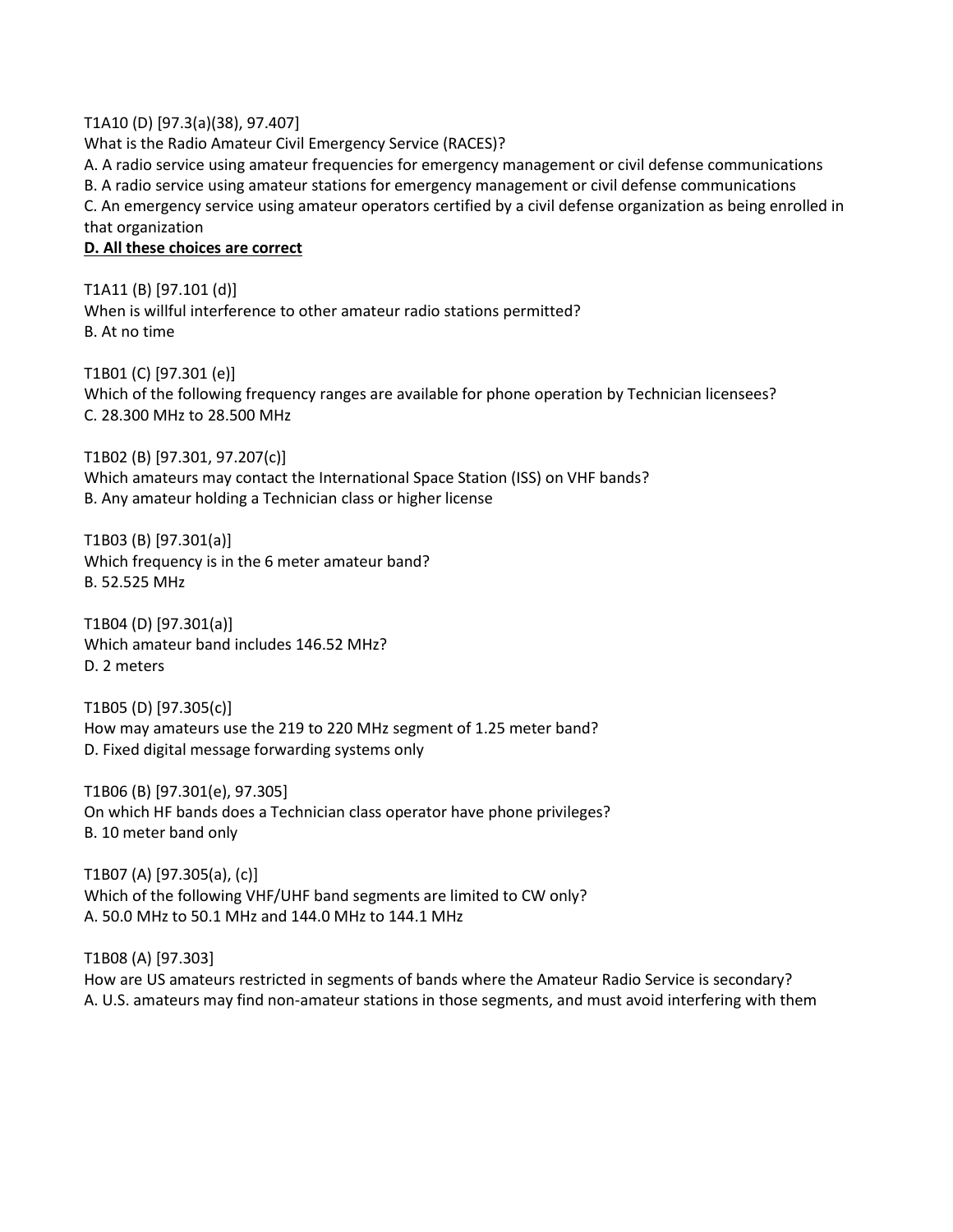T1B09 (D) [97.101(a), 97.301(a-e)] Why should you not set your transmit frequency to be exactly at the edge of an amateur band or sub-band? A. To allow for calibration error in the transmitter frequency display B. So that modulation sidebands do not extend beyond the band edge C. To allow for transmitter frequency drift

#### **D. All these choices are correct**

T1B10 (C) [97.305(c)] Where may SSB phone be used in amateur bands above 50 MHz? C. In at least some segment of all these bands

T1B11 (A) [97.313] What is the maximum peak envelope power output for Technician class operators in their HF band segments? A. 200 watts

T1B12 (D) [97.313(b)] Except for some specific restrictions, what is the maximum peak envelope power output for Technician class operators using frequencies above 30 MHz? D. 1500 watts

T1C01 (D) [97.9(a), 97.17(a)] For which license classes are new licenses currently available from the FCC? D. Technician, General, Amateur Extra

T1C02 (D) [97.19] Who may select a desired call sign under the vanity call sign rules? D. Any licensed amateur

T1C03 (A) [97.117] What types of international communications are an FCC-licensed amateur radio station permitted to make? A. Communications incidental to the purposes of the Amateur Radio Service and remarks of a personal character

T1C04 (B) [97.23] What may happen if the FCC is unable to reach you by email? B. Revocation of the station license or suspension of the operator license

T1C05 (A) Which of the following is a valid Technician class call sign format? A. KF1XXX

T1C06 (D) [97.5(a)(2)]

From which of the following locations may an FCC-licensed amateur station transmit? D. From any vessel or craft located in international waters and documented or registered in the United States

T1C07 (B) [97.23]

Which of the following can result in revocation of the station license or suspension of the operator license? B. Failure to provide and maintain a correct email address with the FCC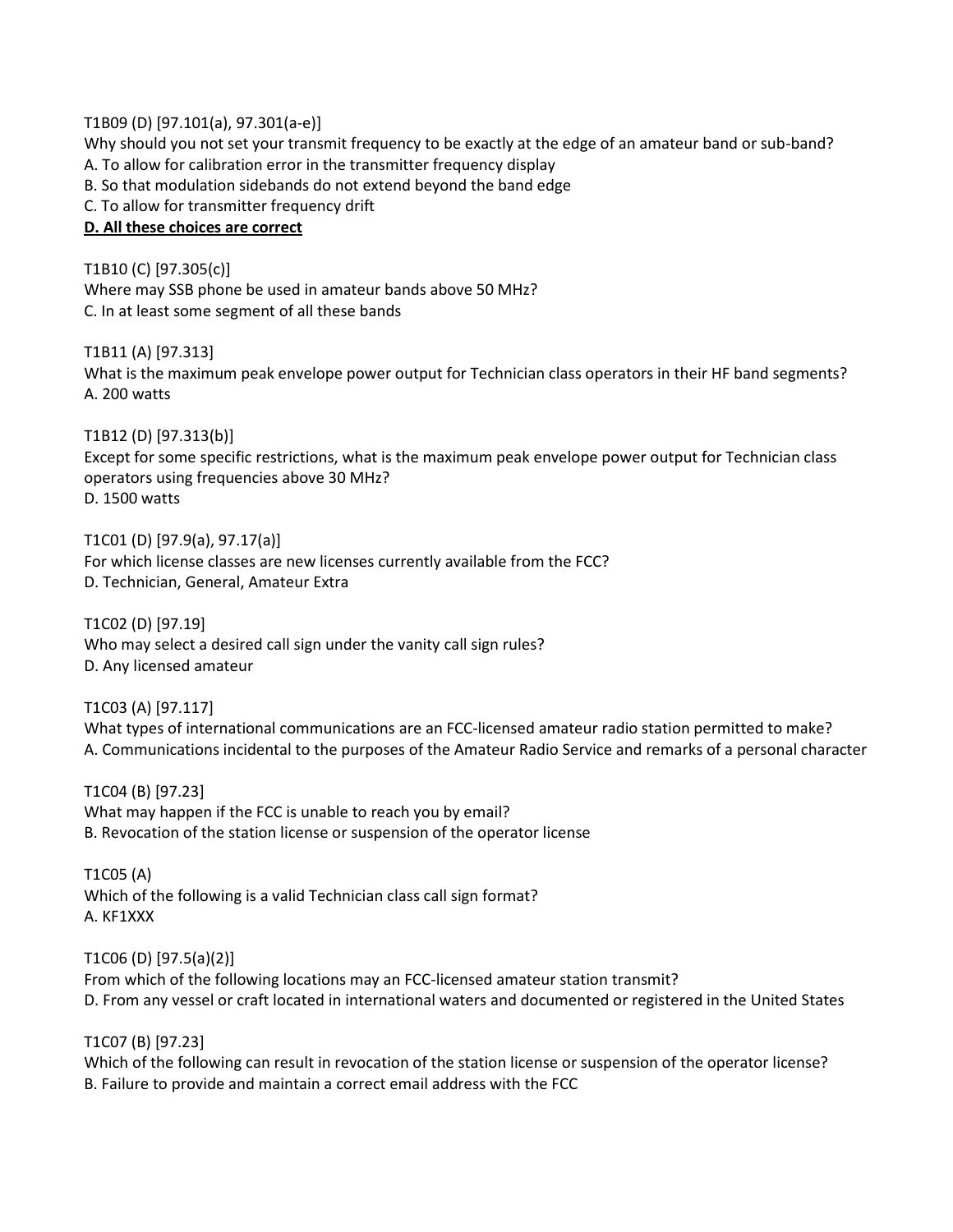T1C08 (C) [97.25] What is the normal term for an FCC-issued amateur radio license? C. Ten years

T1C09 (A) [97.21(a)(b)] What is the grace period for renewal if an amateur license expires? A. Two years

T1C10 (C) [97.5a] How soon after passing the examination for your first amateur radio license may you transmit on the amateur radio bands?

C. As soon as your operator/station license grant appears in the FCC's license database

T1C11 (D) [97.21(b)]

If your license has expired and is still within the allowable grace period, may you continue to transmit on the amateur radio bands?

D. No, you must wait until the license has been renewed

#### T1D01 (A) [97.111(a)(1)]

With which countries are FCC-licensed amateur radio stations prohibited from exchanging communications? A. Any country whose administration has notified the International Telecommunication Union (ITU) that it objects to such communications

#### T1D02 (B) [97.113(b),97.111(b)]

Under which of the following circumstances are one-way transmissions by an amateur station prohibited? B. Broadcasting

#### T1D03 (C) [97.211(b), 97.215(b), 97.113(a)(4)]

When is it permissible to transmit messages encoded to obscure their meaning? C. Only when transmitting control commands to space stations or radio control craft

#### T1D04 (A) [97.113(a)(4), 97.113(c)]

Under what conditions is an amateur station authorized to transmit music using a phone emission? A. When incidental to an authorized retransmission of manned spacecraft communications

#### T1D05 (D) [97.113(a)(3)(ii)]

When may amateur radio operators use their stations to notify other amateurs of the availability of equipment for sale or trade?

D. When selling amateur radio equipment and not on a regular basis

T1D06 (B) [97.113(a)(4)]

What, if any, are the restrictions concerning transmission of language that may be considered indecent or obscene?

B. Any such language is prohibited

T1D07 (D) [97.113(d)] What types of amateur stations can automatically retransmit the signals of other amateur stations? D. Repeater, auxiliary, or space stations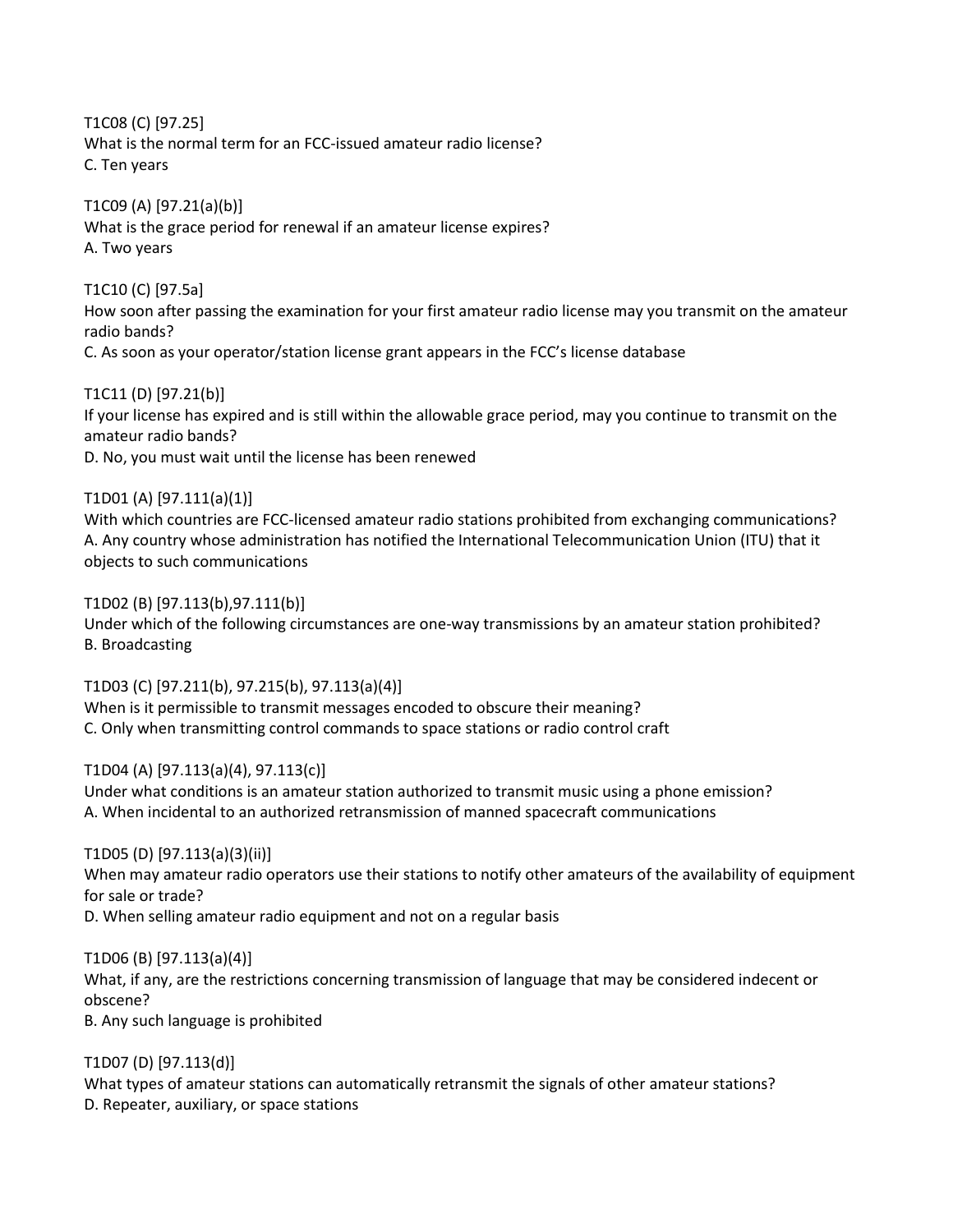T1D08 (B) [97.113(a)(3)(iii)]

In which of the following circumstances may the control operator of an amateur station receive compensation for operating that station?

B. When the communication is incidental to classroom instruction at an educational institution

T1D09 (A) [97.113(5)(b)]

When may amateur stations transmit information in support of broadcasting, program production, or news gathering, assuming no other means is available?

A. When such communications are directly related to the immediate safety of human life or protection of property

T1D10 (D) [97.3(a)(10)] How does the FCC define broadcasting for the Amateur Radio Service? D. Transmissions intended for reception by the general public

T1D11 (D) [97.119(a)]

When may an amateur station transmit without identifying on the air? D. When transmitting signals to control model craft

T1E01 (D) [97.7(a)]

When may an amateur station transmit without a control operator? D. Never

T1E02 (D) [97.301, 97.207(c)] Who may be the control operator of a station communicating through an amateur satellite or space station? D. Any amateur allowed to transmit on the satellite uplink frequency

T1E03 (A) [97.103(b)] Who must designate the station control operator? A. The station licensee

T1E04 (D) [97.103(b)] What determines the transmitting frequency privileges of an amateur station? D. The class of operator license held by the control operator

T1E05 (C) [97.3(a)(14)] What is an amateur station'scontrol point? C. The location at which the control operator function is performed

T1E06 (A) [97.301] When, under normal circumstances, may a Technician class licensee be the control operator of a station operating in an Amateur Extra Class band segment? A. At no time

T1E07 (D) [97.103(a)] When the control operator is not the station licensee, who is responsible for the proper operation of the station? D. The control operator and the station licensee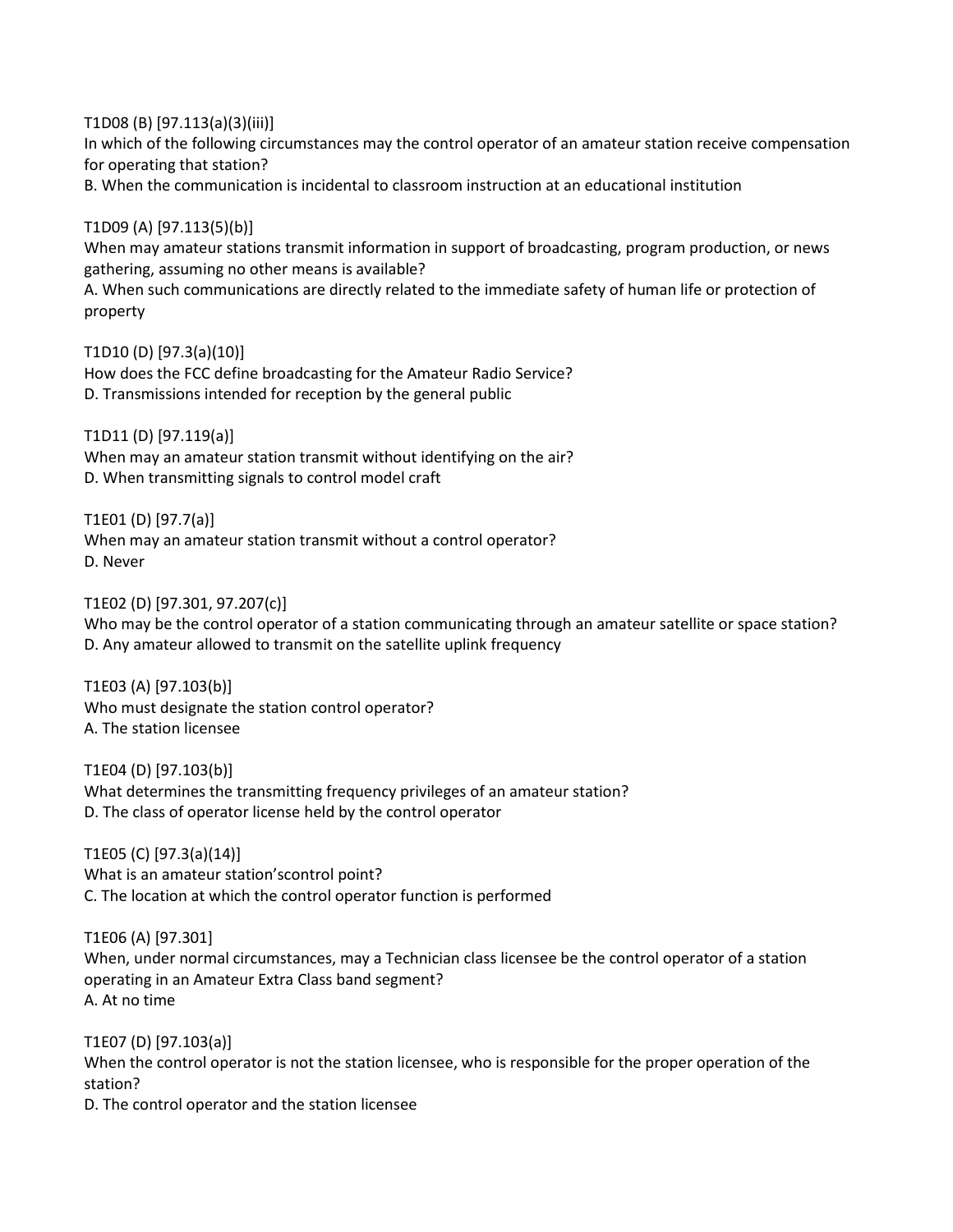T1E08 (A) [97.3(a)(6), 97.205(d)] Which of the following is an example of automatic control? A. Repeater operation

T1E09 (D) [97.109(c)] Which of the following are required for remote control operation? A. The control operator must be at the control point B. A control operator is required at all times C. The control operator must indirectly manipulate the controls **D. All these choices are correct**

T1E10 (B) [97.3(a)(39)] Which of the following is an example of remote control as defined in Part 97? B. Operating the station over the internet

T1E11 (D) [97.103(a)] Who does the FCC presume to be the control operator of an amateur station, unless documentation to the contrary is in the station records? D. The station licensee

T1F01 (B) [97.103(c)] When must the station and its records be available for FCC inspection? B. At any time upon request by an FCC representative

T1F02 (C) [97.119 (a)] How often must you identify with your FCC-assigned call sign when using tactical call signs such as "Race Headquarters"? C. At the end of each communication and every ten minutes during a communication

T1F03 (D) [97.119(a)] When are you required to transmit your assigned call sign? D. At least every 10 minutes during and at the end of a communication

T1F04 (C) [97.119(b)(2)] What language may you use for identification when operating in a phone sub-band? C. English

T1F05 (B) [97.119(b)(2)] What method of call sign identification is required for a station transmitting phone signals? B. Send the call sign using a CW or phone emission

T1F06 (D) [97.119(c)] Which of the following self-assigned indicators are acceptable when using a phone transmission? A. KL7CC stroke W3 B. KL7CC slant W3 C. KL7CC slash W3 **D. All these choices are correct**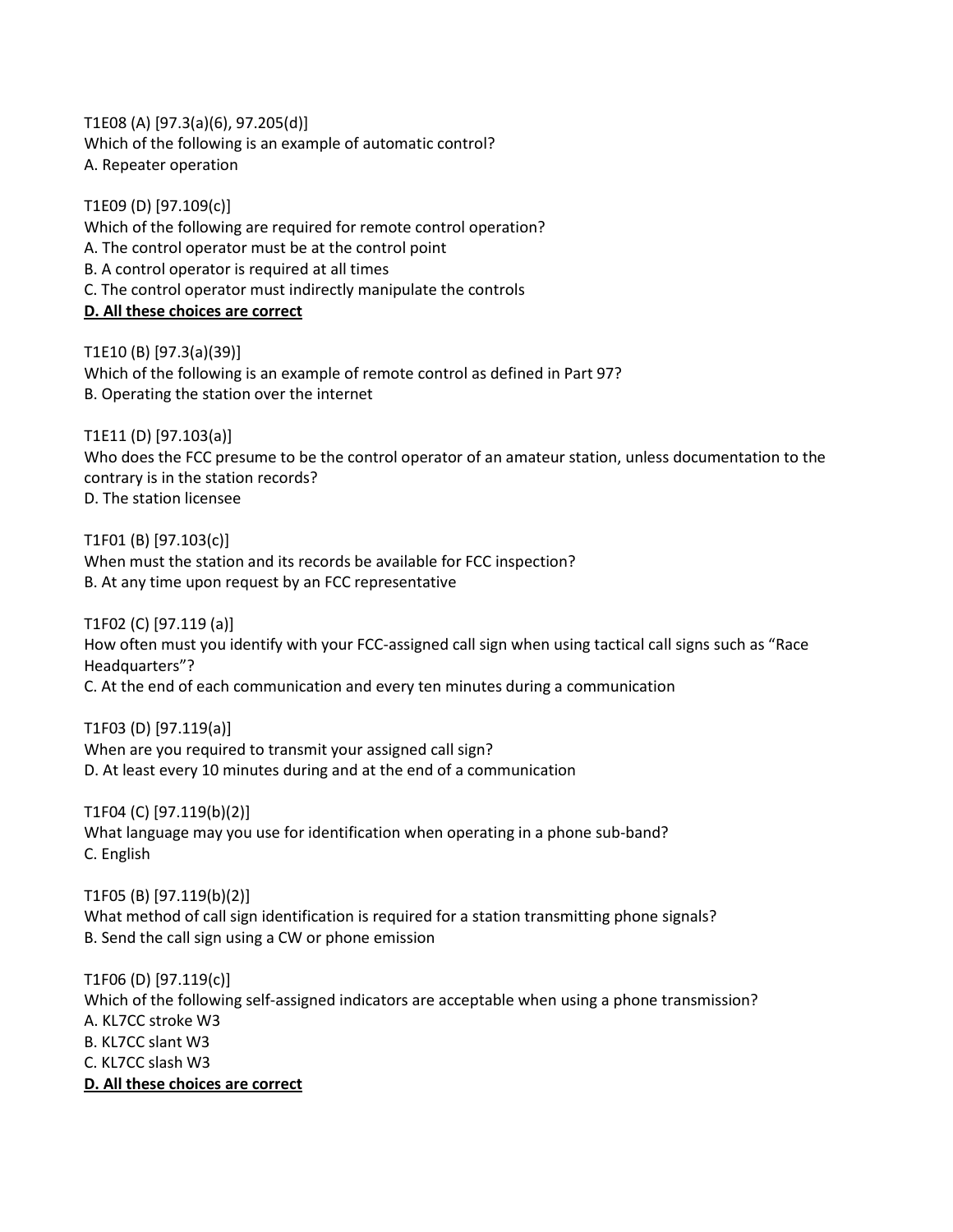T1F07 (B) [97.115(a)(2)]

Which of the following restrictions apply when a non-licensed person is allowed to speak to a foreign station using a station under the control of a licensed amateur operator? B. The foreign station must be in a country with which the U.S. has a thirdparty agreement

T1F08 (A) [97.3(a)(47)] What is the definition of third party communications? A. A message from a control operator to another amateur station control operator on behalf of another person

T1F09 (C) [97.3(a)(40)] What type of amateur station simultaneously retransmits the signal of another amateur station on a different channel or channels? C. Repeater station

T1F10 (A) [97.205(g)] Who is accountable if a repeater inadvertently retransmits communications that violate the FCC rules? A. The control operator of the originating station

T1F11 (B) [97.5(b)(2)] Which of the following is a requirement for the issuance of a club station license grant? B. The club must have at least four members

T2A01 (B) What is a common repeater frequency offset in the 2 meter band? B. Plus or minus 600 kHz

T2A02 (A) What is the national calling frequency for FM simplex operations in the 2 meter band? A. 146.520 MHz

T2A03 (A) What is a common repeater frequency offset in the 70 cm band? A. Plus or minus 5 MHz

T2A04 (B) What is an appropriate way to call another station on a repeater if you know the other station's call sign? B. Say the station's call sign, then identify with your call sign

T2A05 (C) How should you respond to a station calling CQ? C. Transmit the other station's call sign followed by your call sign

T2A06 (A) Which of the following is required when making on-the-air test transmissions? A. Identify the transmitting station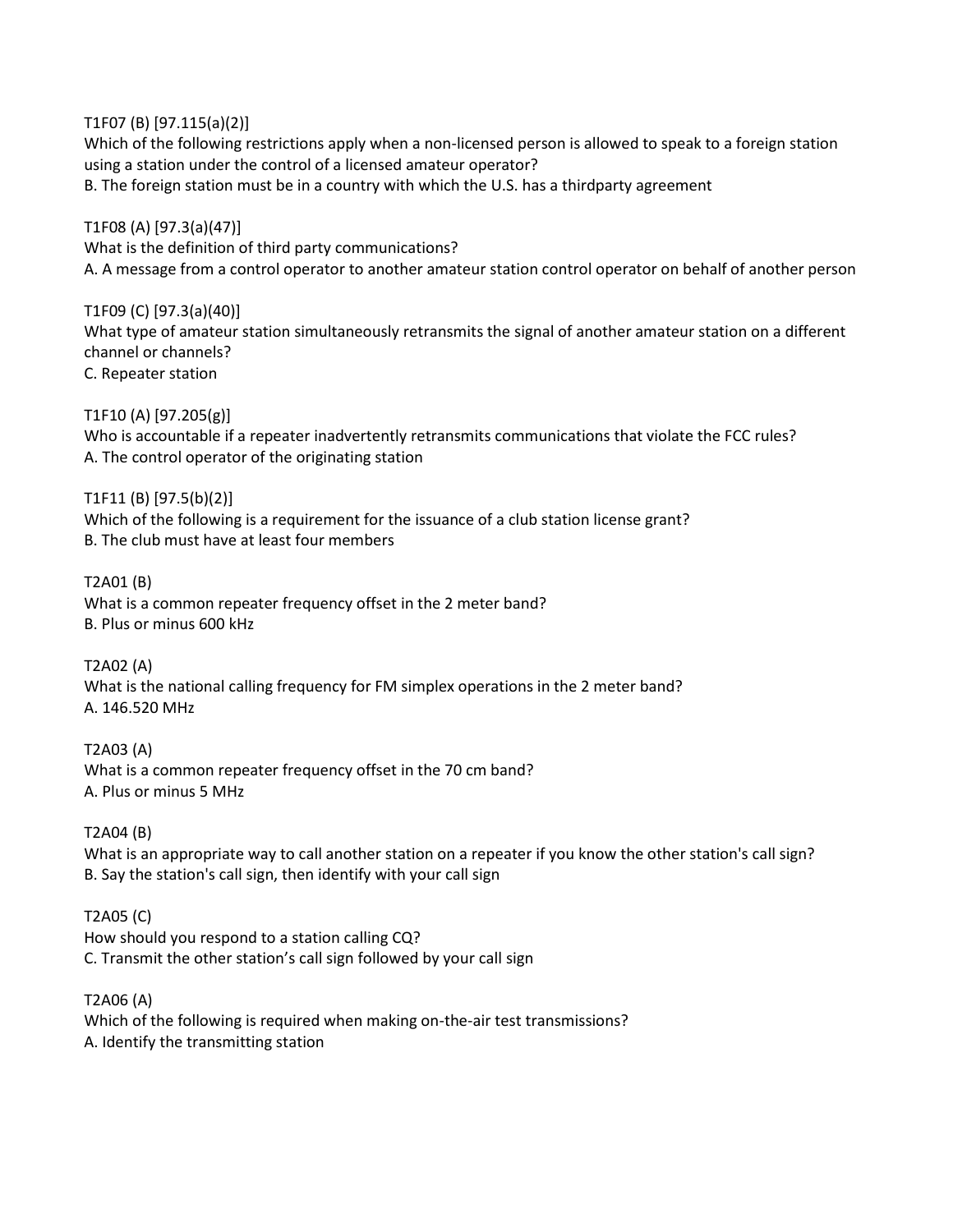T2A07 (A) What is meant by "repeater offset"? A. The difference between a repeater's transmit and receive frequencies

# T2A08 (D)

What is the meaning of the procedural signal "CQ"? D. Calling any station

# T2A09 (B)

Which of the following indicates that a station is listening on a repeater and looking for a contact? B. The station's call sign followed by the word "monitoring"

# T2A10 (A)

What is a band plan, beyond the privileges established by the FCC? A. A voluntary guideline for using different modes or activities within an amateur band

# T2A11 (C)

What term describes an amateur station that is transmitting and receiving on the same frequency? C. Simplex

# T2A12 (D)

What should you do before calling CQ? A. Listen first to be sure that no one else is using the frequency B. Ask if the frequency is in use C. Make sure you are authorized to use that frequency **D. All these choices are correct**

T2B01 (C) How is a VHF/UHF transceiver's"reverse" function used? C. To listen on a repeater's input frequency

T2B02 (D)

What term describes the use of a sub-audible tone transmitted along with normal voice audio to open the squelch of a receiver? D. CTCSS

# T2B03 (A)

Which of the following describes a linked repeater network? A. A network of repeaters in which signals received by one repeater are transmitted by all the repeaters in the network

T2B04 (D)

Which of the following could be the reason you are unable to access a repeater whose output you can hear? A. Improper transceiver offset

B. You are using the wrong CTCSS tone

C. You are using the wrong DCS code

**D. All these choices are correct**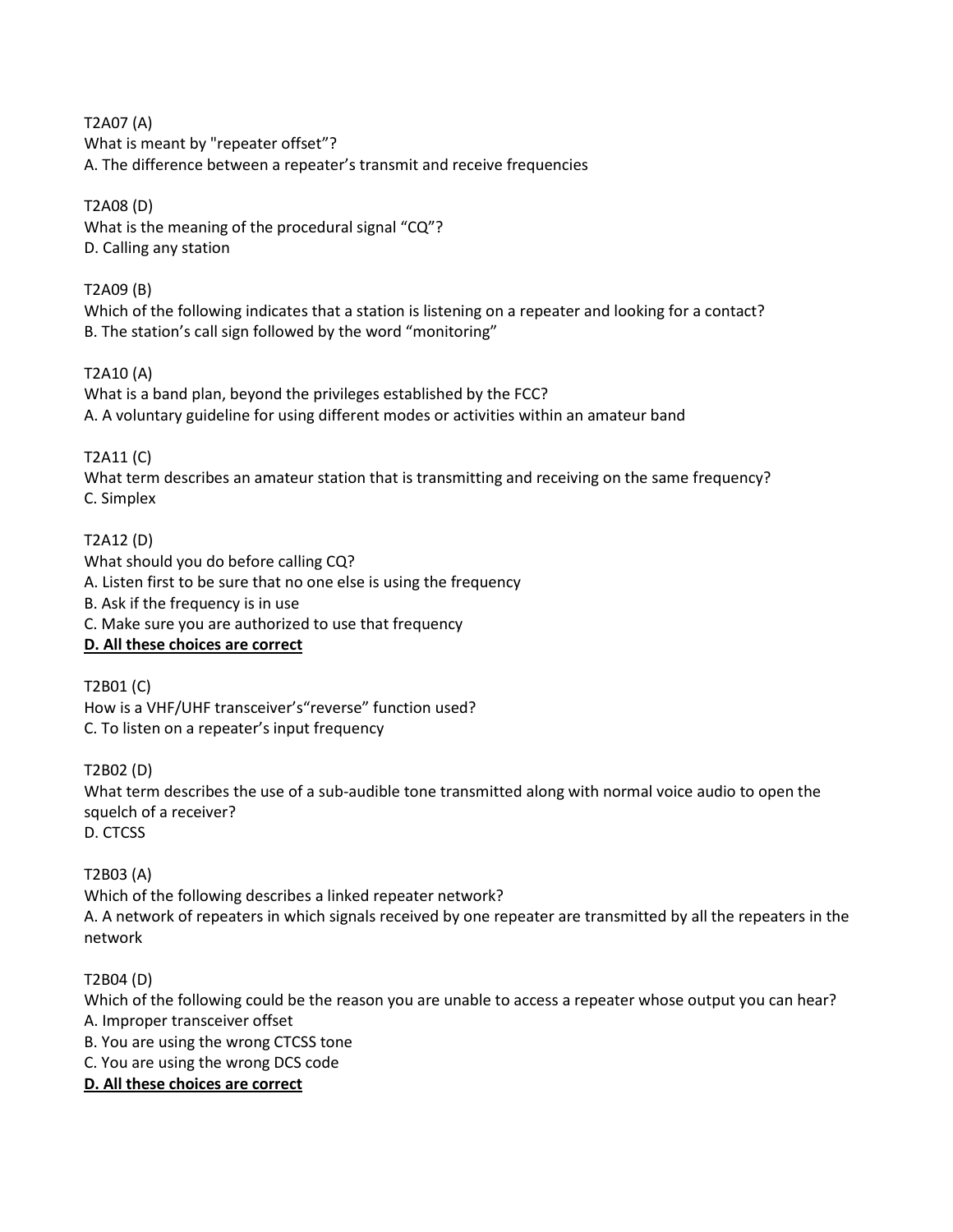T2B05 (C) What would cause your FM transmission audio to be distorted on voice peaks? C. You are talking too loudly

T2B06 (A) What type of signaling uses pairs of audio tones? A. DTMF

T2B07 (C) How can you join a digital repeater's "talkgroup"? C. Program your radio with the group's ID or code

T2B08 (A) Which of the following applies when two stations transmitting on the same frequency interfere with each other? A. The stations should negotiate continued use of the frequency

T2B09 (A) Why are simplex channels designated in the VHF/UHF band plans? A. So stations within range of each other can communicate without tying up a repeater

T2B10 (A) Which Q signal indicates that you are receiving interference from other stations? A. QRM

T2B11 (B) Which Q signal indicates that you are changing frequency? B. QSY

T2B12 (A) What is the purpose of the color code used on DMR repeater systems? A. Must match the repeater color code for access

T2B13 (B) What is the purpose of a squelch function? B. Mute the receiver audio when a signal is not present

T2C01 (D) [97.103(a)] When do FCC rules NOT apply to the operation of an amateur station? D. FCC rules always apply

T2C02 (C) Which of the following are typical duties of a Net Control Station? C. Call the net to order and direct communications between stations checking in

T2C03 (C) What technique is used to ensure that voice messages containing unusual words are received correctly? C. Spell the words using a standard phonetic alphabet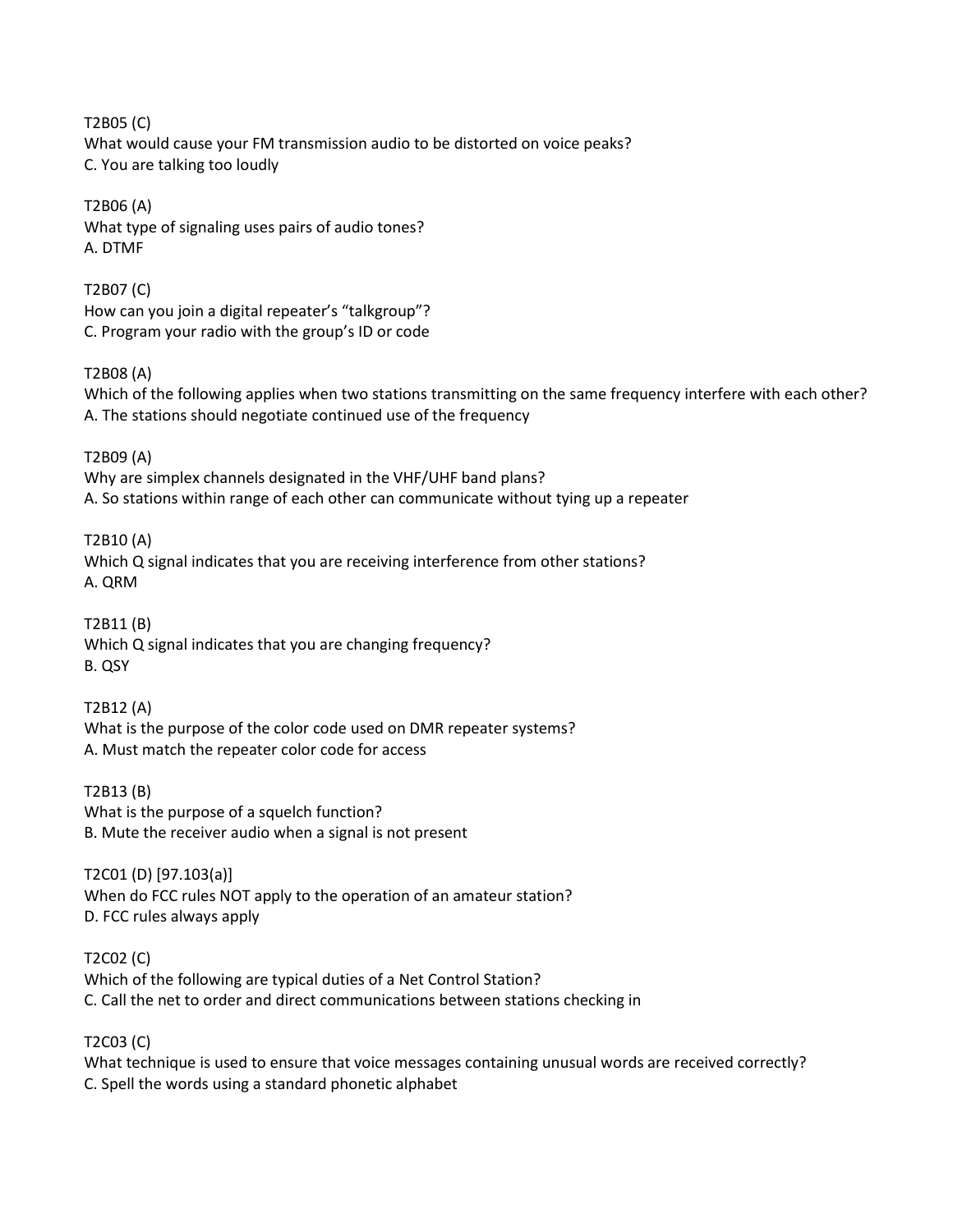T2C04 (D)

What is RACES?

D. An FCC part 97 amateur radio service for civil defense communications during national emergencies

#### T2C05 (A)

What does the term "traffic" refer to in net operation? A. Messages exchanged by net stations

#### T2C06 (A)

What is the Amateur Radio Emergency Service (ARES)? A. A group of licensed amateurs who have voluntarily registered their qualifications and equipment for communications duty in the public service

#### T2C07 (C)

Which of the following is standard practice when you participate in a net? C. Unless you are reporting an emergency, transmit only when directed by the net control station

## T2C08 (A)

Which of the following is a characteristic of good traffic handling? A. Passing messages exactly as received

## T2C09 (D)

Are amateur station control operators ever permitted to operate outside the frequency privileges of their license class?

D. Yes, but only in situations involving the immediate safety of human life or protection of property

## T2C10 (D)

What information is contained in the preamble of a formal traffic message? D. Information needed to track the message

## T2C11 (A)

What is meant by "check" in a radiogram header? A. The number of words or word equivalents in the text portion of the message

## T3A01 (C)

Why do VHF signal strengths sometimes vary greatly when the antenna is moved only a few feet? C. Multipath propagation cancels or reinforces signals

## T3A02 (B)

What is the effect of vegetation on UHF and microwave signals? B. Absorption

## T3A03 (C)

What antenna polarization is normally used for long-distance CW and SSB contacts on the VHF and UHF bands? C. Horizontal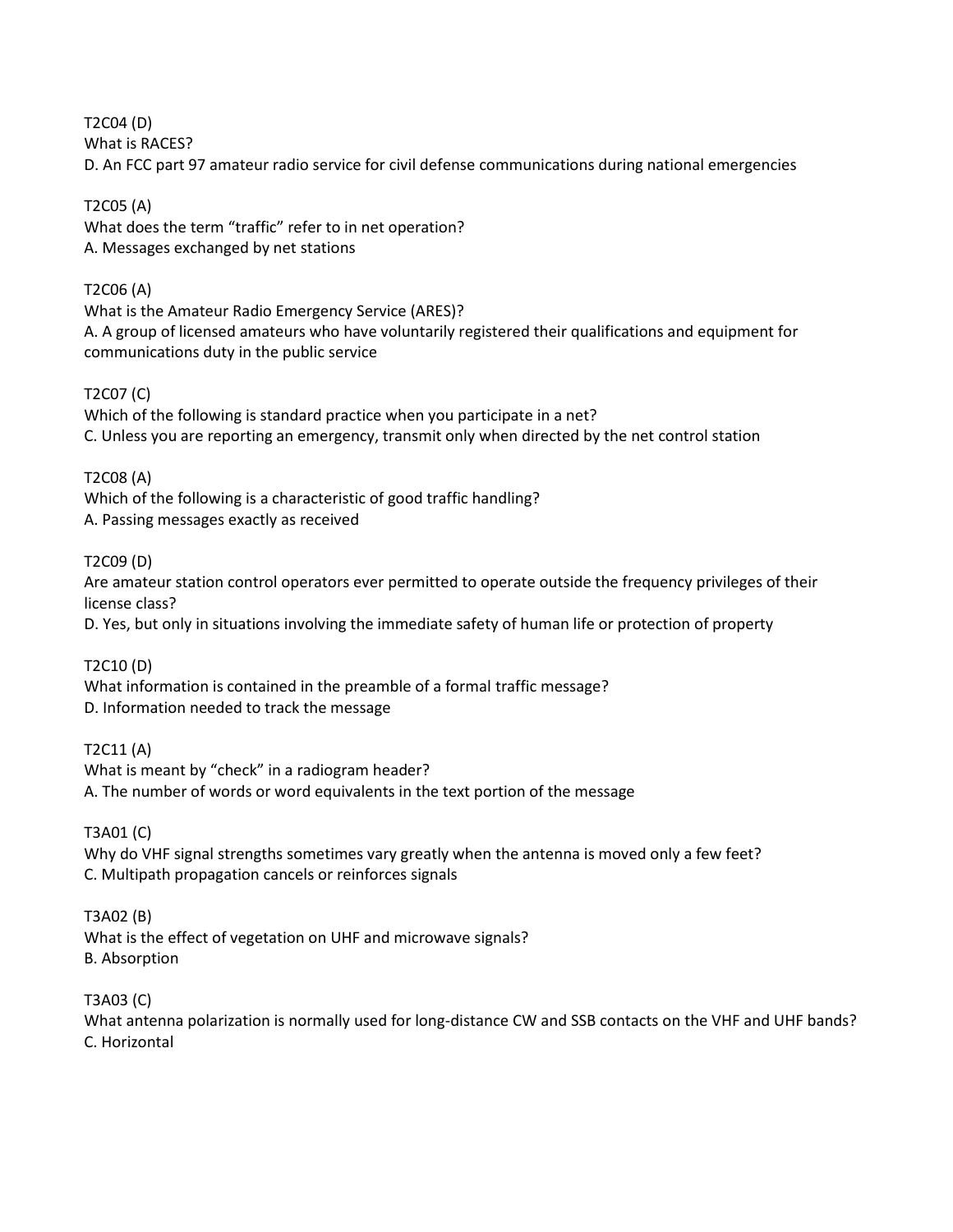T3A04 (B)

What happens when antennas at opposite ends of a VHF or UHF line of sight radio link are not using the same polarization?

B. Received signal strength is reduced

## T3A05 (B)

When using a directional antenna, how might your station be able to communicate with a distant repeater if buildings or obstructions are blocking the direct line of sight path? B. Try to find a path that reflects signals to the repeater

T3A06 (B)

What is the meaning of the term "picket fencing"? B. Rapid flutter on mobile signals due to multipath propagation

T3A07 (C) What weather condition might decrease range at microwave frequencies? C. Precipitation

T3A08 (D) What is a likely cause of irregular fading of signals propagated by the ionosphere? D. Random combining of signals arriving via different paths

## T3A09 (B)

Which of the following results from the fact that signals propagated by the ionosphere are elliptically polarized? B. Either vertically or horizontally polarized antennas may be used for transmission or reception

T3A10 (D)

What effect does multi-path propagation have on data transmissions? D. Error rates are likely to increase

T3A11 (C) Which region of the atmosphere can refract or bend HF and VHF radio waves? C. The ionosphere

T3A12 (B) What is the effect of fog and rain on signals in the 10 meter and 6 meter bands? B. There is little effect

T3B01 (D) What is the relationship between the electric and magnetic fields of an electromagnetic wave? D. They are at right angles

T3B02 (A) What property of a radio wave defines its polarization? A. The orientation of the electric field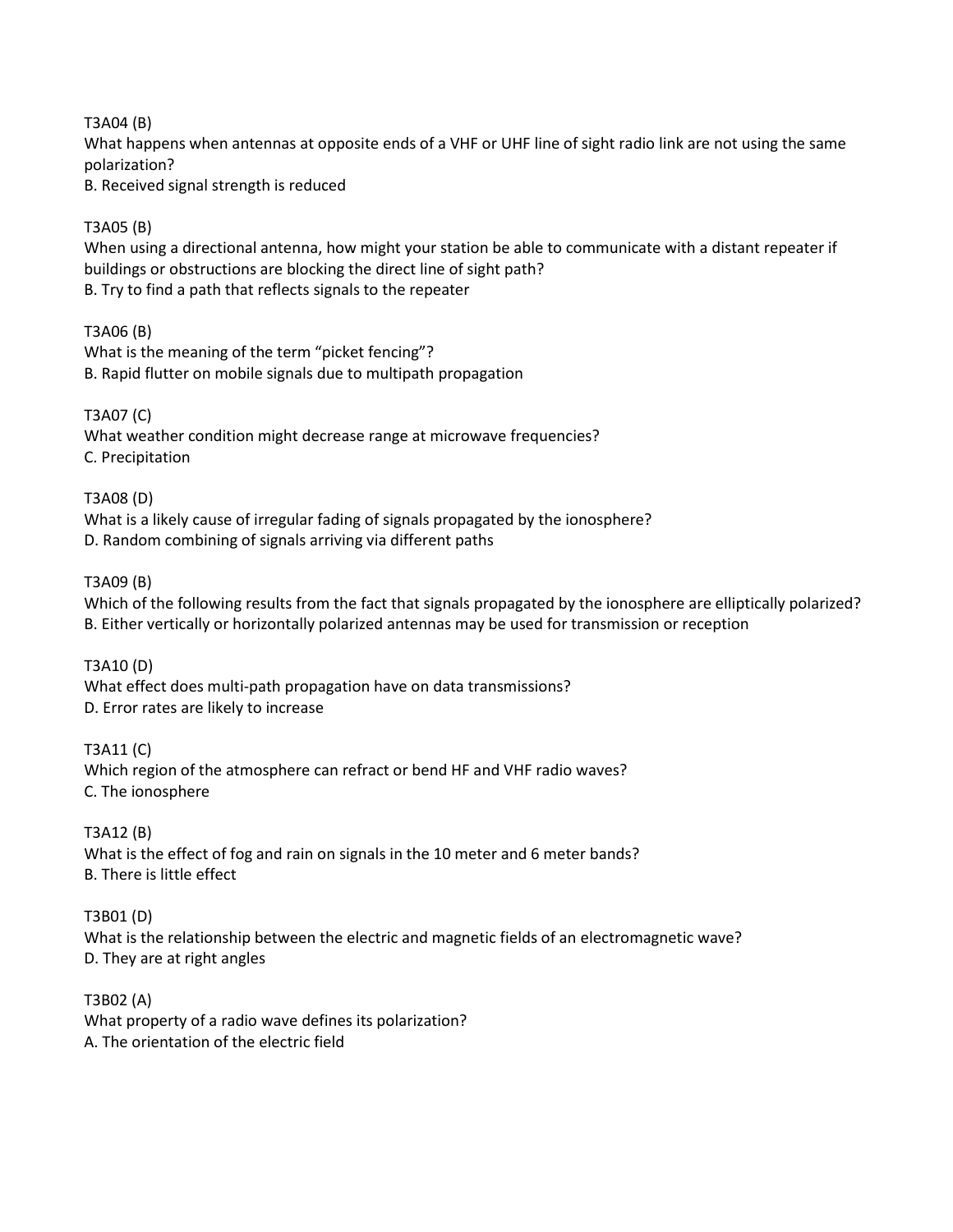T3B03 (C) What are the two components of a radio wave? C. Electric and magnetic fields

T3B04 (A) What is the velocity of a radio wave traveling through free space? A. Speed of light

T3B05 (B) What is the relationship between wavelength and frequency? B. Wavelength gets shorter as frequency increases

T3B06 (D) What is the formula for converting frequency to approximate wavelength in meters? D. Wavelength in meters equals 300 divided by frequency in megahertz

T3B07 (A) In addition to frequency, which of the following is used to identify amateur radio bands? A. The approximate wavelength in meters

T3B08 (B) What frequency range is referred to asVHF? B. 30 MHz to 300 MHz

T3B09 (D) What frequency range is referred to as UHF? D. 300 to 3000 MHz

T3B10 (C) What frequency range is referred to as HF? C. 3 to 30 MHz

T3B11 (B) What is the approximate velocity of a radio wave in free space? B. 300,000,000 meters per second

T3C01 (C) Why are simplex UHF signals rarely heard beyond their radio horizon? C. UHF signals are usually not propagated by the ionosphere

T3C02 (C) What is a characteristicof HF communication compared with communications on VHF and higher frequencies? C. Long-distance ionospheric propagation is far more common on HF

T3C03 (B) What is a characteristic of VHF signals received via auroral backscatter? B. They are distorted and signal strength varies considerably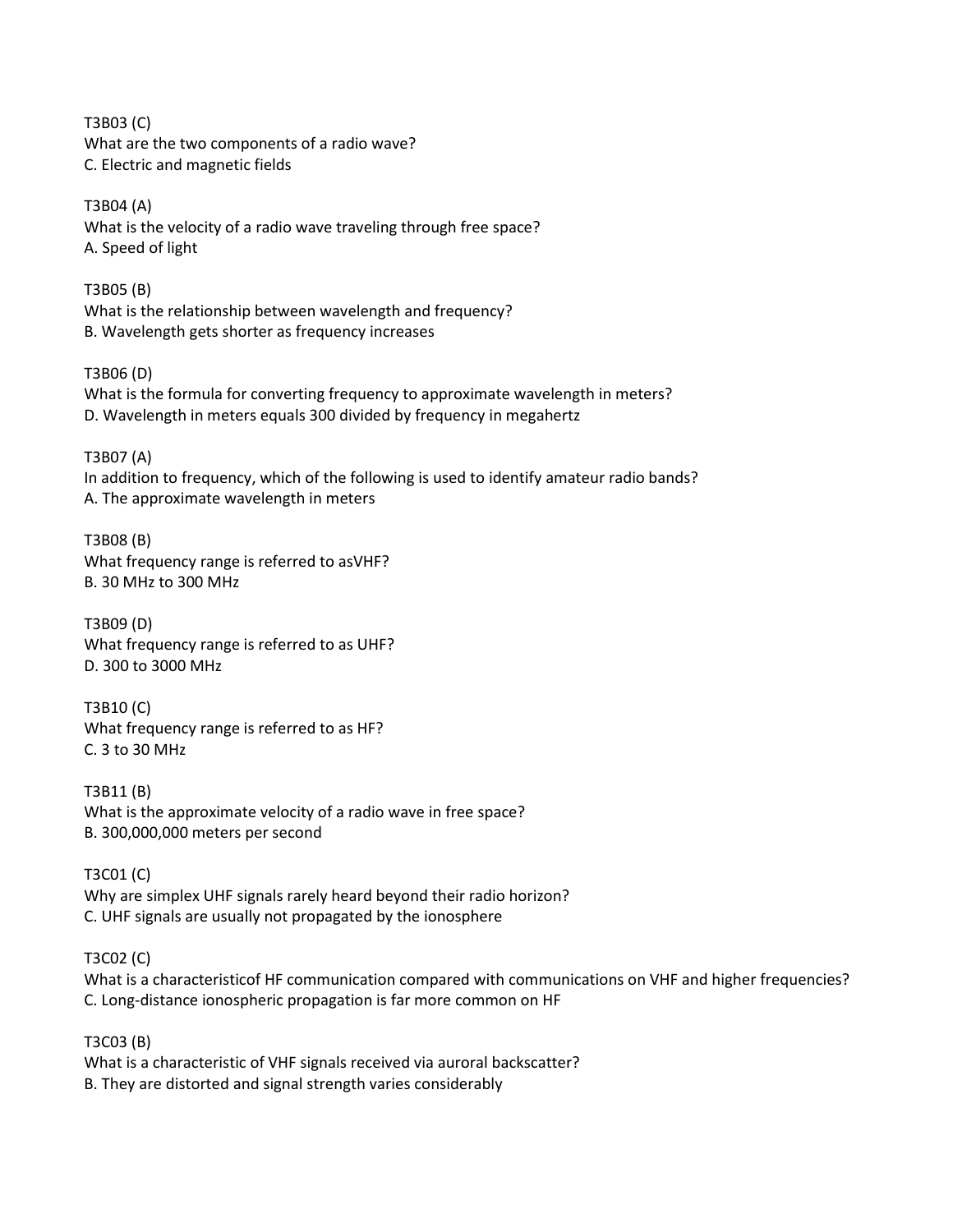T3C04 (B)

Which of the following types of propagation is most commonly associated with occasional strong signals on the 10, 6, and 2 meter bands from beyond the radio horizon? B. Sporadic E

T3C05 (A) Which of the following effects may allow radio signals to travel beyond obstructions between the transmitting and receiving stations? A. Knife-edge diffraction

T3C06 (A) What type of propagation is responsible for allowing over-the-horizon VHF and UHF communications to ranges of approximately 300 miles on a regular basis? A. Tropospheric ducting

T3C07 (B) What band is best suited for communicating via meteor scatter? B. 6 meters

T3C08 (D) What causes tropospheric ducting? D. Temperature inversions in the atmosphere

T3C09 (A) What is generally the best time for long-distance 10 meter band propagation via the F region? A. From dawn to shortly after sunset during periods of high sunspot activity

T3C10 (A) Which of the following bands may provide long-distance communications via the ionosphere's F region during the peak of the sunspot cycle? A. 6 and 10 meters

T3C11 (C) Why is the radio horizon for VHF and UHF signals more distant than the visual horizon? C. The atmosphere refracts radio waves slightly

T4A01 (D)

Which of the following is an appropriate power supply rating for a typical 50 watt output mobile FM transceiver? D. 13.8 volts at 12 amperes

T4A02 (A)

Which of the following should be considered when selecting an accessory SWR meter? A. The frequency and power level at which the measurements will be made

T4A03 (A)

Why are short, heavy-gauge wires used for a transceiver's DC power connection? A. To minimize voltage drop when transmitting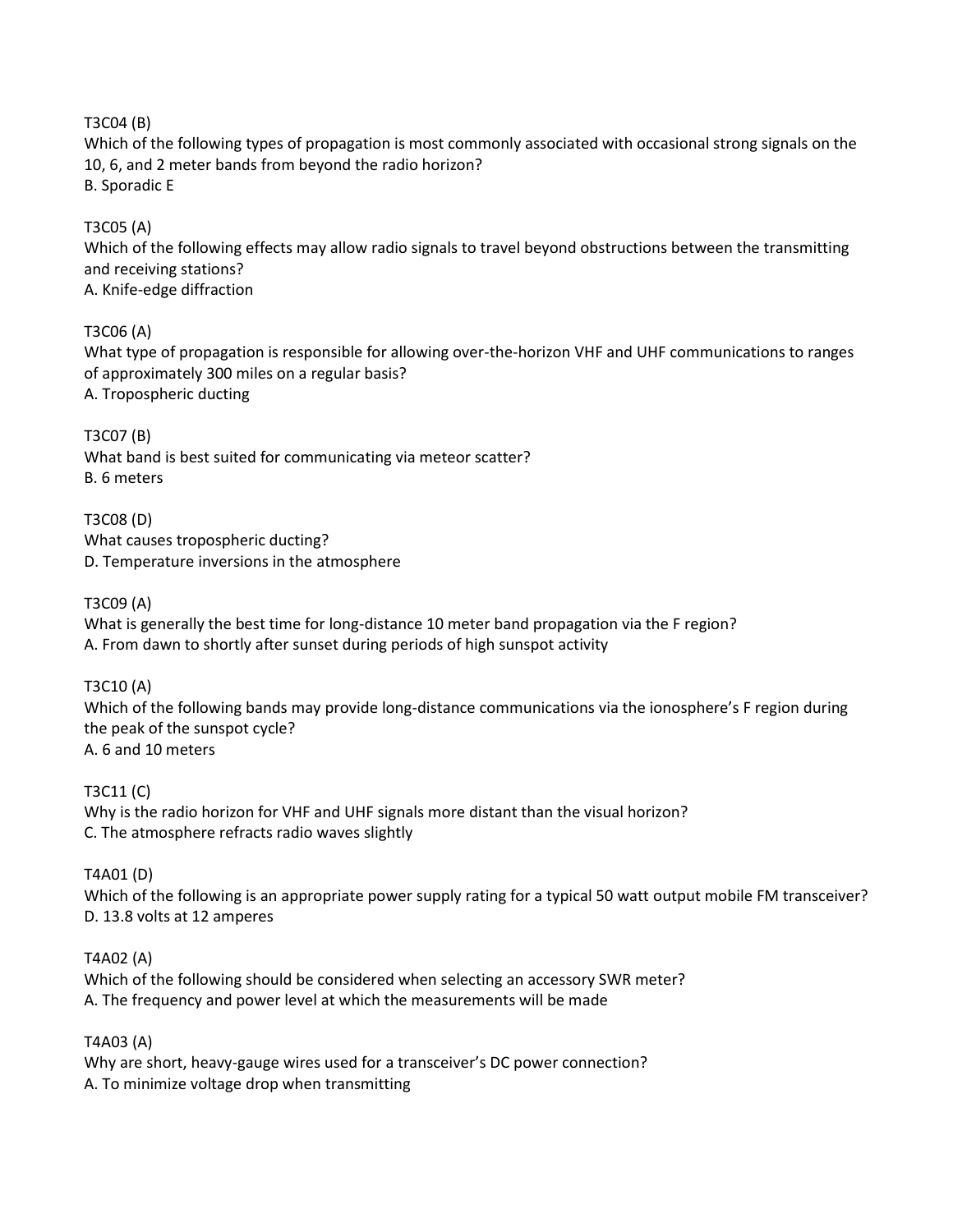T4A04 (B)

How are the transceiver audio input and output connected in a station configured to operate using FT8? B. To the audio input and output of a computer running WSJT-X software

T4A05 (A)

Where should an RF power meter be installed? A. In the feed line, between the transmitter and antenna

T4A06 (C) What signals are used in a computer-radio interface for digital mode operation? C. Receive audio, transmit audio, and transmitter keying

T4A07 (C) Which of the following connections is made between a computer and a transceiver to use computer software when operating digital modes? C. Computer "linein" to transceiver speaker connector

T4A08 (D) Which of the following conductors is preferred for bonding at RF? D. Flat copper strap

T4A09 (B) How can you determine the length of time that equipment can be powered from a battery? B. Divide the battery ampere-hour rating by the average current draw of the equipment

T4A10 (A) What function is performed with a transceiver and a digital mode hot spot? A. Communication using digital voice or data systems via the internet

T4A11 (A) Where should the negative power return of a mobile transceiver be connected in a vehicle? A. At the 12 volt battery chassis ground

T4A12 (C) What is an electronic keyer? C. A device that assists in manual sending of Morse code

T4B01 (B) What is the effect of excessive microphone gain on SSB transmissions? B. Distorted transmitted audio

T4B02 (A) Which of the following can be used to enter a transceiver's operating frequency? A. The keypad or VFO knob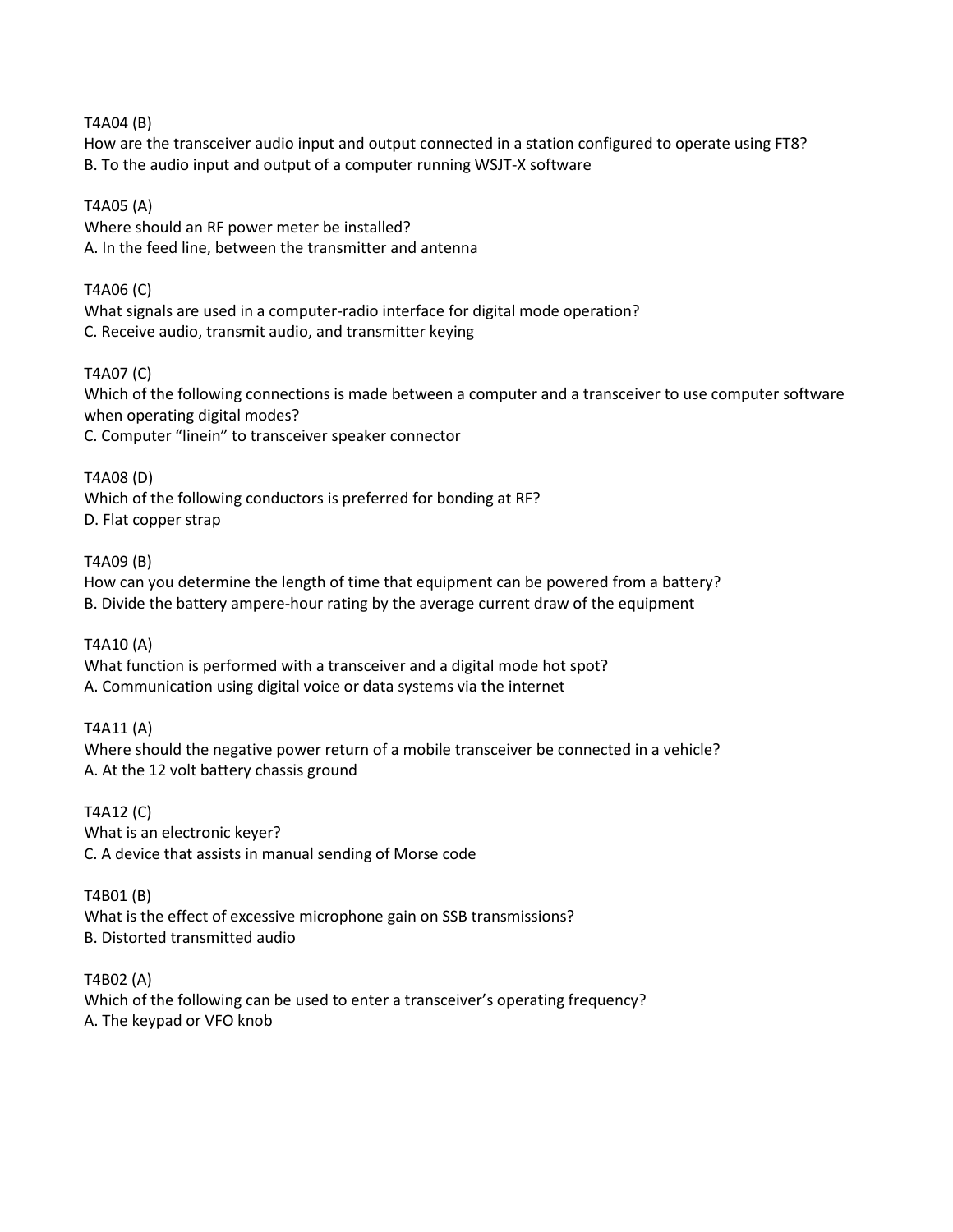T4B03 (A) How is squelch adjusted so that a weak FM signal can be heard? A. Set the squelch threshold so that receiver output audio is on all the time

T4B04 (B) What is a way to enable quick access to a favorite frequency or channel on your transceiver? B. Store it in a memory channel

T4B05 (C) What does the scanning function of an FM transceiver do? C. Tunes through a range of frequencies to check for activity

T4B06 (D) Which of the following controls could be used if the voice pitch of a single-sideband signal returning to your CQ call seems too high or low? D. The RIT or Clarifier

T4B07 (B) What does a DMR "code plug" contain? B. Access information for repeaters and talkgroups

T4B08 (B) What is the advantage of having multiple receive bandwidth choices on a multimode transceiver? B. Permits noise or interference reduction by selecting a bandwidth matching the mode

T4B09 (C) How is a specific group of stations selected on a digital voice transceiver? C. By entering the group's identification code

T4B10 (C) Which of the following receiver filter bandwidths provides the best signal-to-noise ratio for SSB reception? C. 2400 Hz

T4B11 (A) Which of the following must be programmed into a D-STAR digital transceiver before transmitting? A. Your call sign

T4B12 (D) What is the result of tuning an FM receiver above or below a signal's frequency? D. Distortion of the signal's audio

T5A01 (D) Electrical current is measured in which of the following units? D. Amperes

T5A02 (B) Electrical power is measured in which of the following units? B. Watts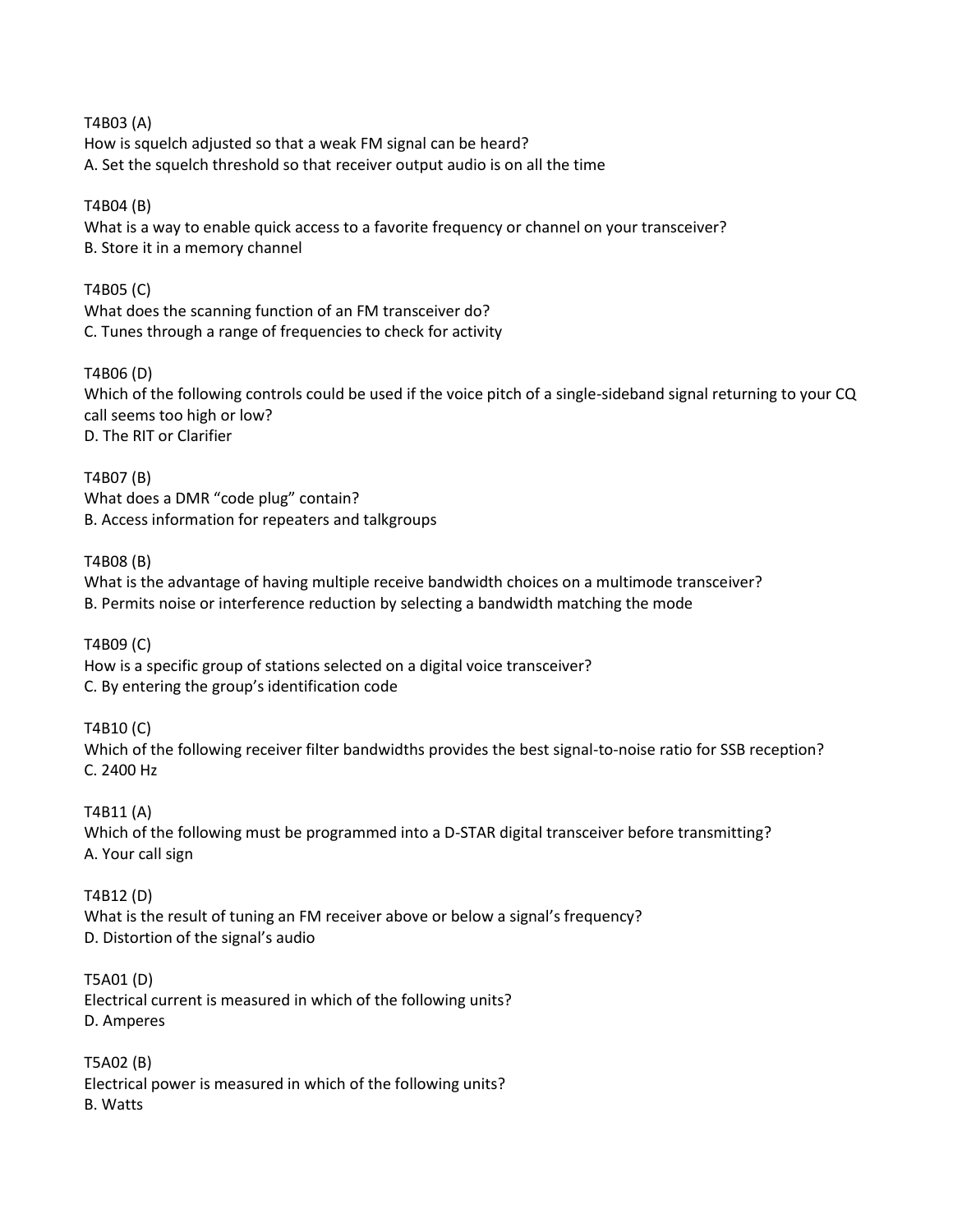T5A03 (D) What is the name for the flow of electrons in an electric circuit? D. Current

T5A04 (C) What are the units of electrical resistance? C. Ohms

T5A05 (A) What is the electrical term for the force that causes electron flow? A. Voltage

T5A06 (A) What is the unit of frequency? A. Hertz

T5A07 (B) Why are metals generally good conductors of electricity? B. They have many free electrons

T5A08 (B) Which of the following is a good electrical insulator? B. Glass

T5A09 (C) Which of the following describes alternating current? C. Current that alternates between positive and negative directions

T5A10 (C) Which term describes the rate at which electrical energy is used? C. Power

T5A11 (D) What type of current flow is opposed by resistance? A. Direct current B. Alternating current C. RF current **D. All these choices are correct**

T5A12 (D) What describes the number of times per second that an alternating current makes a complete cycle? D. Frequency

T5B01 (C) How many milliamperes is 1.5 amperes? C. 1500 milliamperes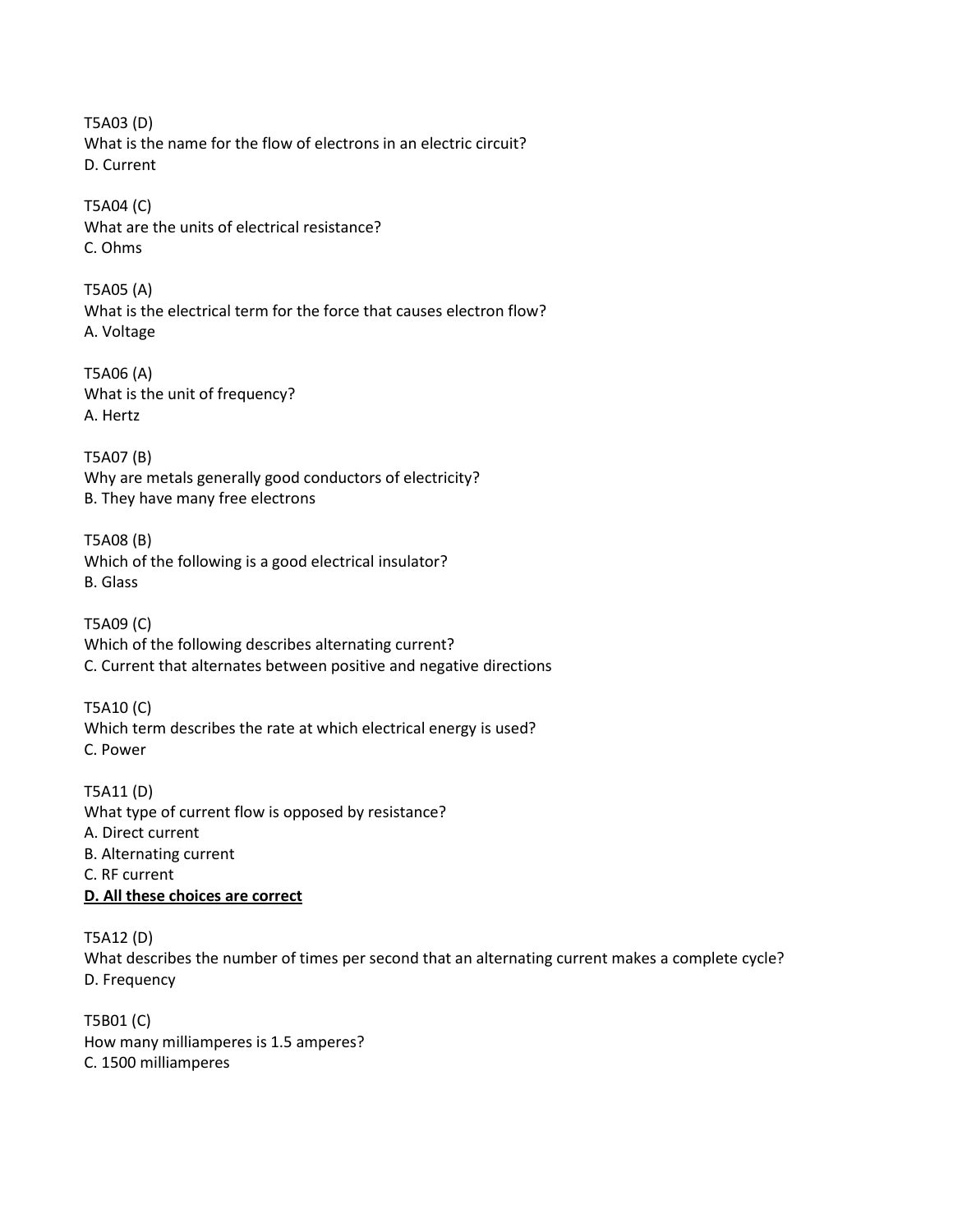T5B02 (A) Which is equal to 1,500,000 hertz? A. 1500 kHz

T5B03 (C) Which is equal to one kilovolt? C. One thousand volts

T5B04 (A) Which is equal to one microvolt? A. One one-millionth of a volt

T5B05 (B) Which is equal to 500 milliwatts? B. 0.5 watts

T5B06 (D) Which is equal to 3000 milliamperes? D. 3 amperes

T5B07 (C) Which is equal to 3.525 MHz? C. 3525 kHz

T5B08 (B) Which is equal to 1,000,000 picofarads? B. 1 microfarad

T5B09 (B) Which decibel value most closely represents a power increase from 5 watts to 10 watts? B. 3 dB

T5B10 (C) Which decibel value most closely represents a power decrease from 12 watts to 3 watts? C. -6 dB

T5B11 (A) Which decibel value represents a power increase from 20 watts to 200 watts? A. 10 dB

T5B12 (D) Which is equal to 28400 kHz? D. 28.400 MHz

T5B13 (C) Which is equal to 2425 MHz? C. 2.425 GHz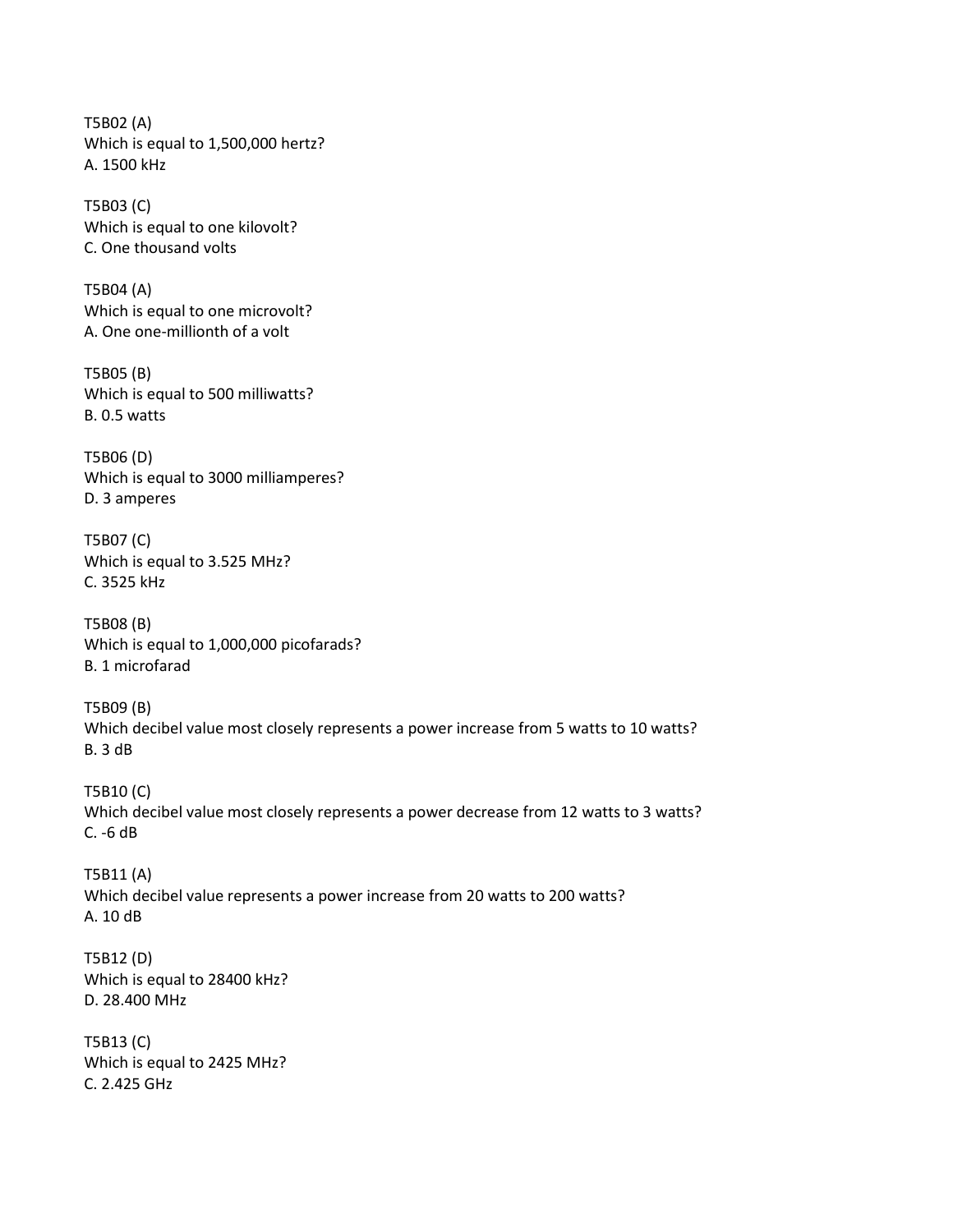T5C01 (D) What describes the ability to store energy in an electric field? D. Capacitance

T5C02 (A) What is the unit of capacitance? A. The farad

T5C03 (D) What describes the ability to store energy in a magnetic field? D. Inductance

T5C04 (C) What is the unit of inductance? C. The henry

T5C05 (D) What is the unit of impedance? D. The ohm

T5C06 (A) What does the abbreviation "RF" mean? A. Radio frequency signals of all types

T5C07 (D) What is the abbreviation for megahertz? D. MHz

T5C08 (A) What is the formula used to calculate electrical power (P) in a DC circuit? A.  $P = I \times E$ 

T5C09 (A) How much power is delivered by a voltage of 13.8 volts DC and a current of 10 amperes? A. 138 watts

T5C10 (B) How much power is delivered by a voltage of 12 volts DC and a current of 2.5 amperes? B. 30 watts

T5C11 (B) How much current is required to deliver 120 watts at a voltage of 12 volts DC? B. 10 amperes

T5C12 (A) What is impedance? A. The opposition to AC current flow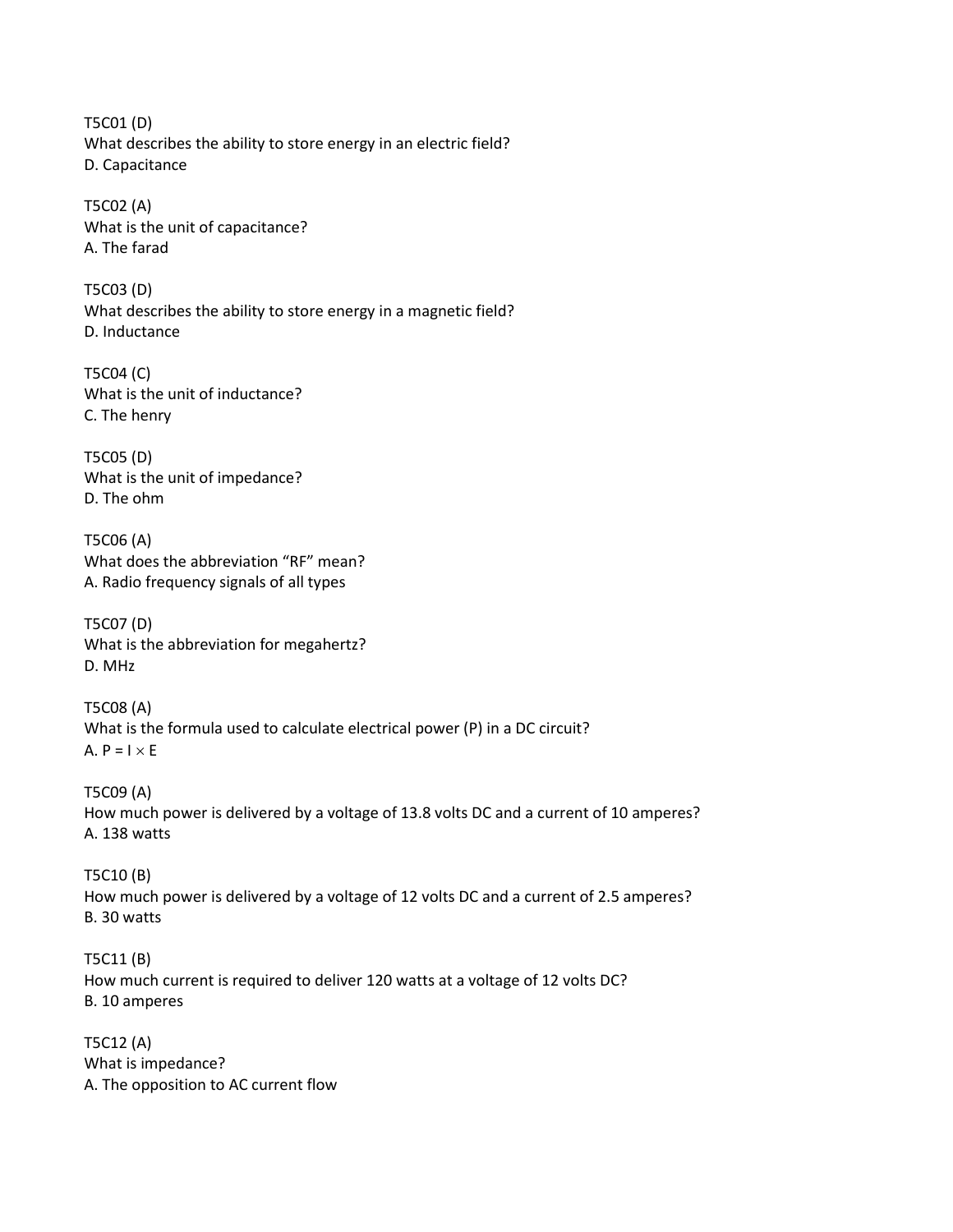T5C13 (D) What is the abbreviation for kilohertz? D. kHz T5D01 (B) What formula is used to calculate current in a circuit?  $B. I = E / R$ T5D02 (A) What formula is used to calculate voltage in a circuit? A.  $E = I \times R$ T5D03 (B) What formula is used to calculate resistance in a circuit? B.  $R = E / I$ T5D04 (B) What is the resistance of a circuit in which a current of 3 amperes flows when connected to 90 volts? B. 30 ohms T5D05 (C) What is the resistance of a circuit for which the applied voltage is 12 volts and the current flow is 1.5 amperes? C. 8 ohms T5D06 (A) What is the resistance of a circuit that draws 4 amperes from a 12-volt source? A. 3 ohms T5D07 (D) What is the current in a circuit with an applied voltage of 120 volts and a resistance of 80 ohms? D. 1.5 amperes T5D08 (C) What is the current through a 100-ohm resistor connected across 200 volts? C. 2 amperes T5D09 (C) What is the current through a 24-ohm resistor connected across 240 volts? C. 10 amperes T5D10 (A) What is the voltage across a 2-ohm resistor if a current of 0.5 amperes flows through it? A. 1 volt T5D11 (B) What is the voltage across a 10-ohm resistor if a current of 1 ampere flows through it? B. 10 volts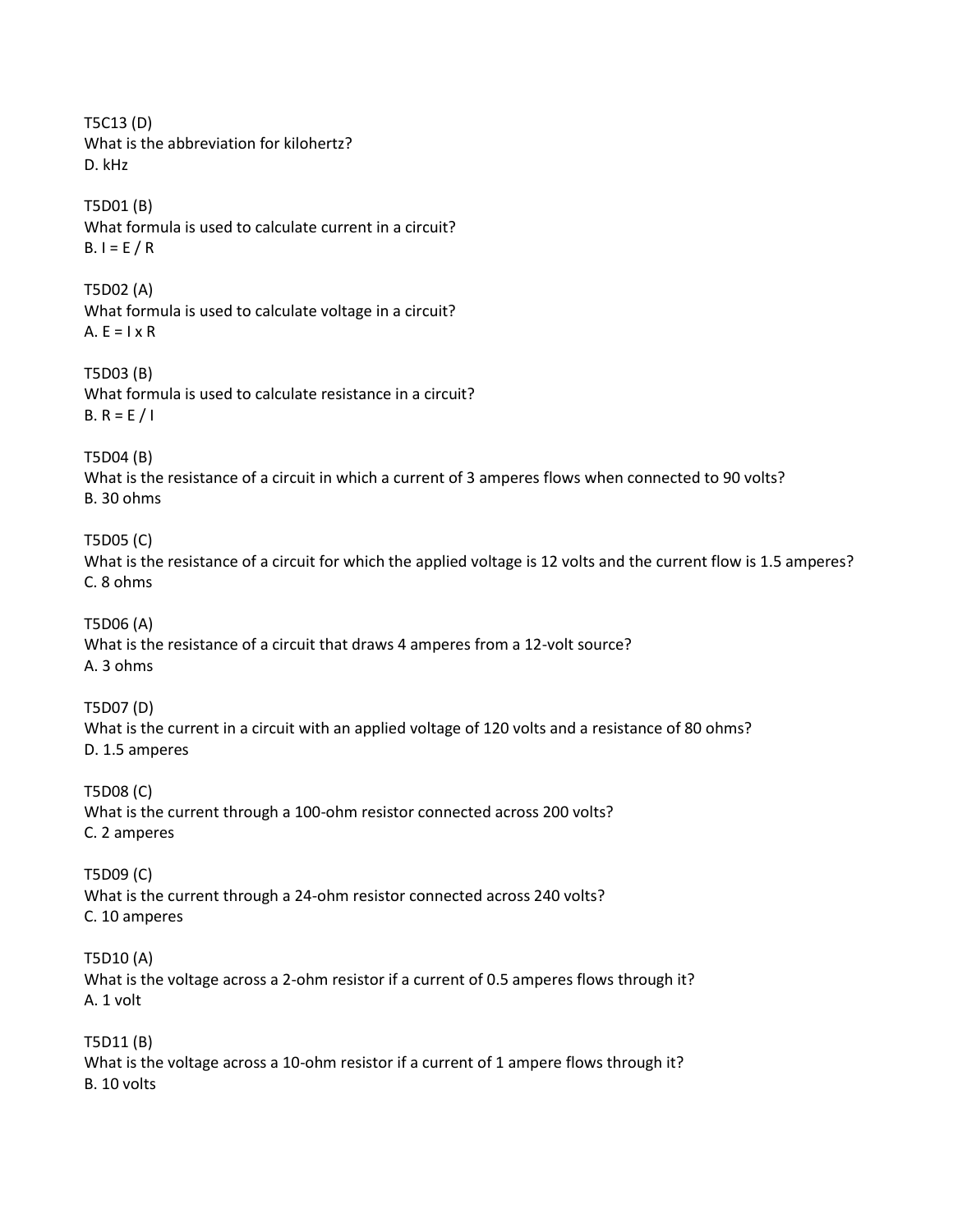T5D12 (D) What is the voltage across a 10-ohm resistor if a current of 2 amperes flows through it? D. 20 volts T5D13 (A) In which type of circuit is DC current the same through all components? A. Series T5D14 (B) In which type of circuit is voltage the same across all components? B. Parallel T6A01 (B) What electrical component opposes the flow of current in a DC circuit? B. Resistor T6A02 (C) What type of component is often used as an adjustable volume control? C. Potentiometer T6A03 (B) What electrical parameter is controlled by a potentiometer? B. Resistance T6A04 (B) What electrical component stores energy in an electric field? B. Capacitor T6A05 (D) What type of electrical component consists of conductive surfaces separated by an insulator? D. Capacitor T6A06 (C) What type of electrical component stores energy in a magnetic field? C. Inductor T6A07 (D) What electrical component is typically constructed as a coil of wire? D. Inductor T6A08 (C) What is the function of an SPDT switch? C. A single circuit is switched between one of two other circuits T6A09 (A) What electrical component is used to protect other circuit components from current overloads? A. Fuse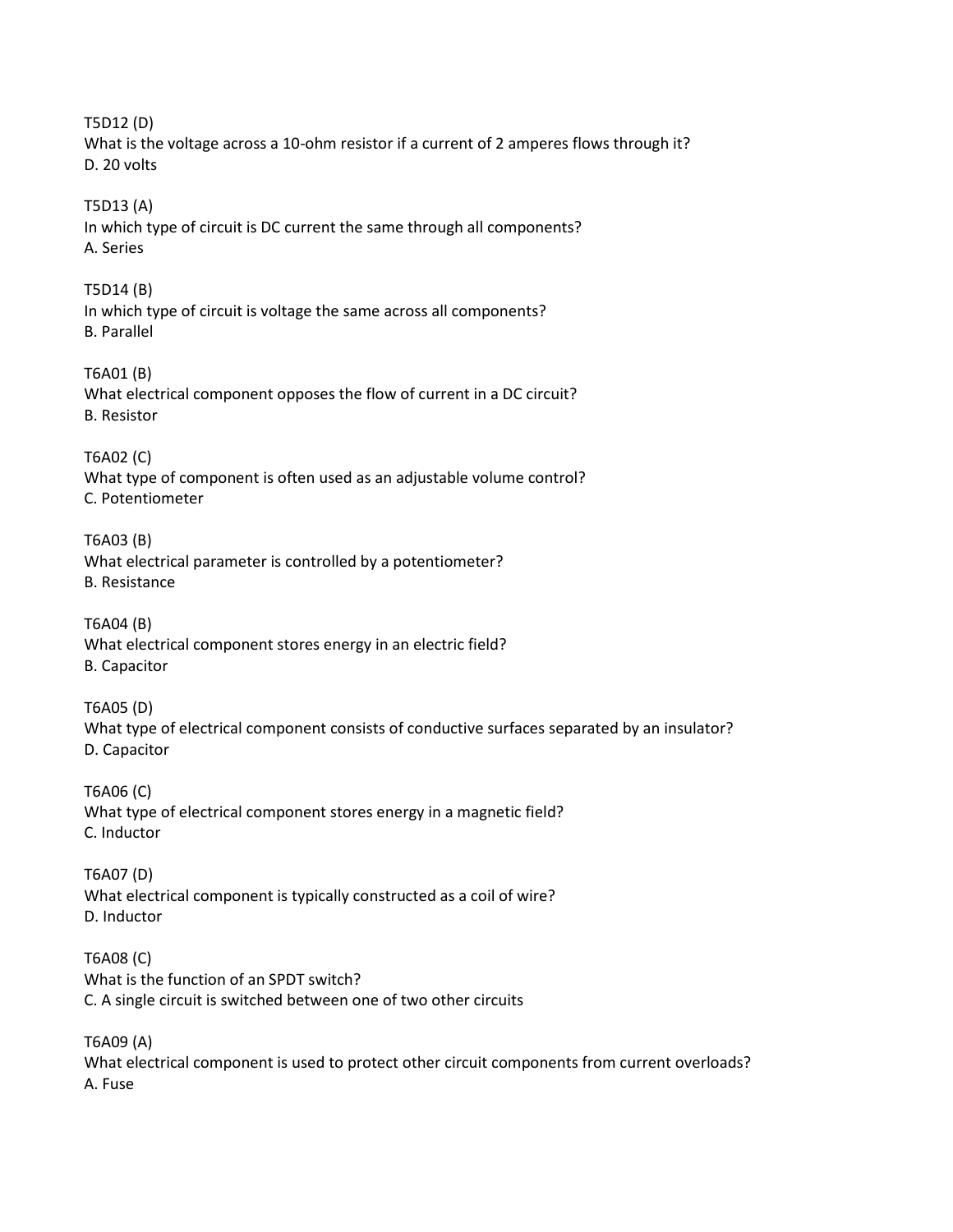T6A10 (D) Which of the following battery chemistriesis rechargeable? A. Nickel-metal hydride B. Lithium-ion C. Lead-acid **D. All these choices are correct**

T6A11 (B) Which of the following battery chemistriesis not rechargeable? B. Carbon-zinc

T6A12(A) What type of switch is represented by component 3 in figure T-2? A. Single-pole single-throw

T6B01 (A) Which is true about forward voltage drop in a diode? A. It is lower in some diode types than in others

T6B02 (C) What electronic component allows current to flow in only one direction? C. Diode

T6B03 (C) Which of these components can be used as an electronic switch? C. Transistor

T6B04 (B) Which of the following components can consist of three regions of semiconductor material? B. Transistor

T6B05 (B) What type of transistor has a gate, drain, and source? B. Field-effect

T6B06 (B) How is the cathode lead of a semiconductor diode often marked on the package? B. With a stripe

T6B07 (A) What causes a light-emitting diode (LED) to emit light? A. Forward current

T6B08 (D) What does the abbreviation FET stand for? D. Field Effect Transistor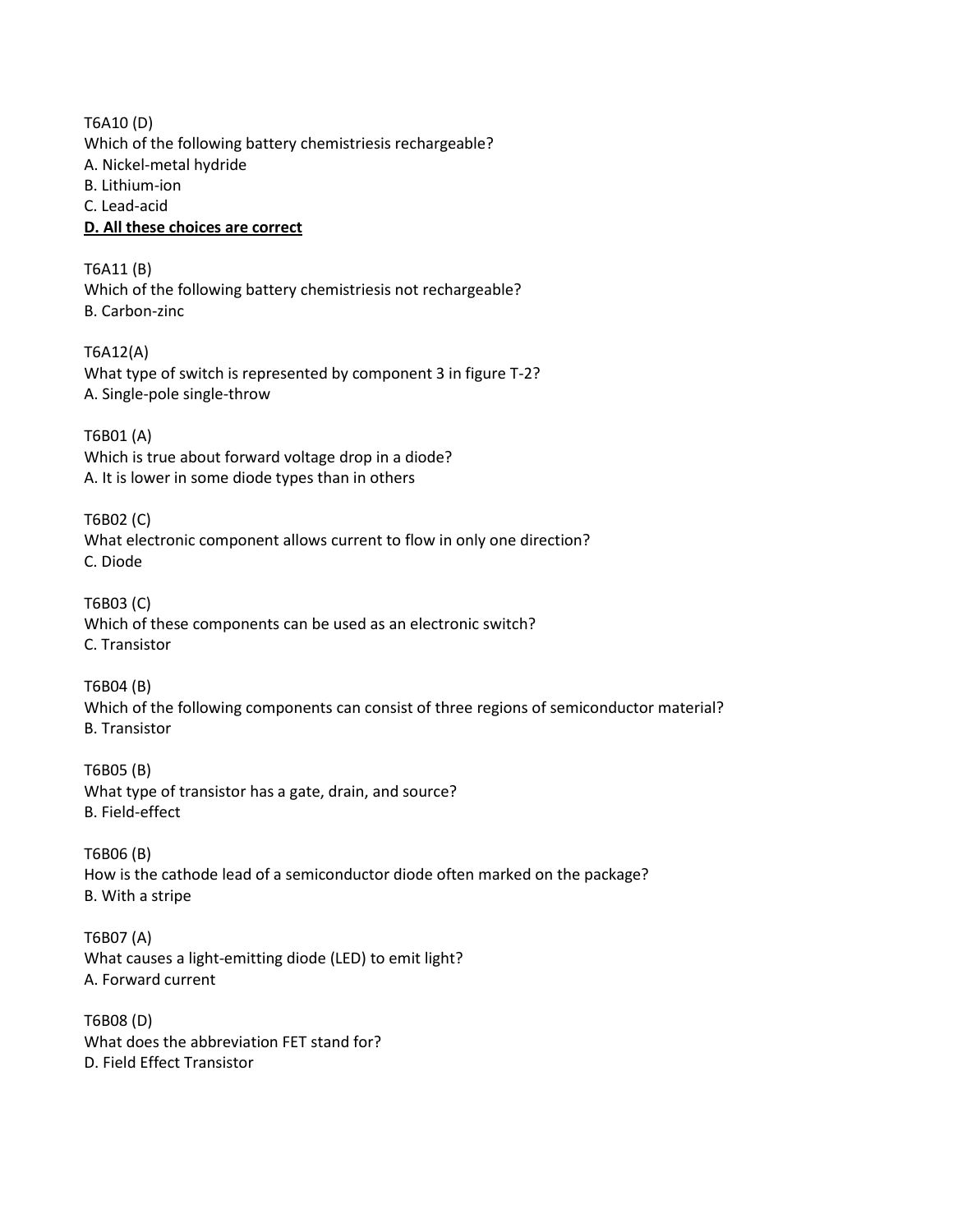T6B09 (C) What are the names for the electrodes of a diode? C. Anode and cathode

T6B10 (B) Which of the following can provide power gain? B. Transistor

T6B11 (A) What is the term that describes a device's ability to amplify a signal? A. Gain

T6B12 (B) What are the names of the electrodes of a bipolar junction transistor? B. Emitter, base, collector

T6C01 (C) What is the name of an electrical wiring diagram that uses standard component symbols? C. Schematic

T6C02 (A) What is component 1 in figure T-1? A. Resistor

T6C03 (B) What is component 2 in figure T-1? B. Transistor

T6C04 (C) What is component 3 in figure T-1? C. Lamp

T6C05 (D) What is component 4 in figure T-1? D. Battery

T6C06 (B) What is component 6 in figure T-2? B. Capacitor

T6C07 (D) What is component 8 in figure T-2? D. Light emitting diode

T6C08 (C) What is component 9 in figure T-2? C. Variable resistor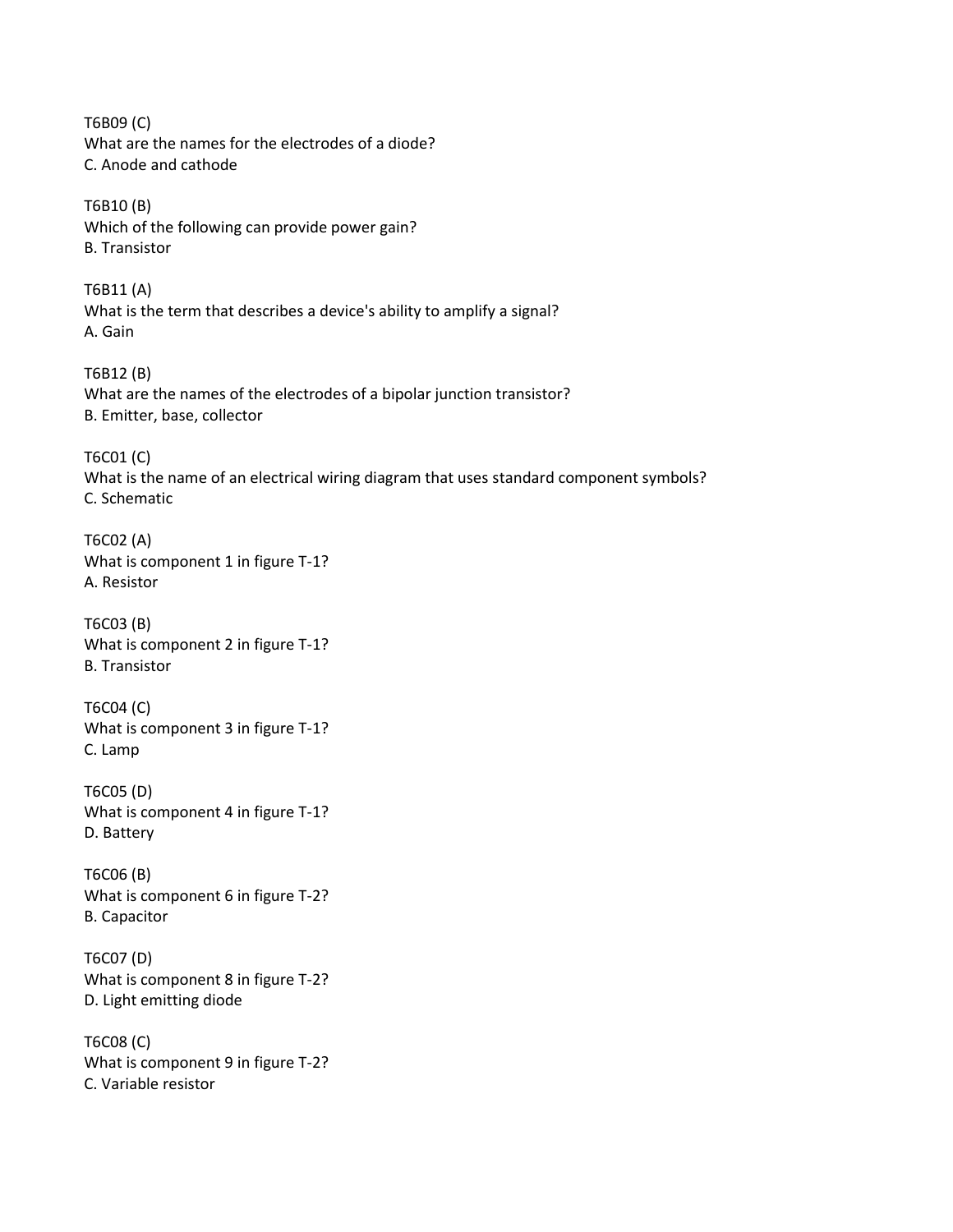T6C09 (D) What is component 4 in figure T-2? D. Transformer

T6C10 (D) What is component 3 in figure T-3? D. Variable inductor

T6C11 (A) What is component 4 in figure T-3? A. Antenna

T6C12 (C) Which of the following is accurately represented in electrical schematics? C. Component connections

T6D01 (B) Which of the following devices or circuits changes an alternating current into a varying direct current signal? B. Rectifier

T6D02 (A) What is a relay? A. An electrically-controlled switch

T6D03 (C) Which of the following is a reason to use shielded wire? C. To prevent coupling of unwanted signals to or from the wire

T6D04 (C) Which of the following displays an electrical quantity as a numeric value? C. Meter

T6D05 (A) What type of circuit controls the amount of voltage from a power supply? A. Regulator

T6D06 (B) What component changes 120 V AC power to a lower AC voltage for other uses? B. Transformer

T6D07 (A) Which of the following is commonly used as a visual indicator? A. LED

T6D08 (D) Which of the following is combined with an inductor to make a resonant circuit? D. Capacitor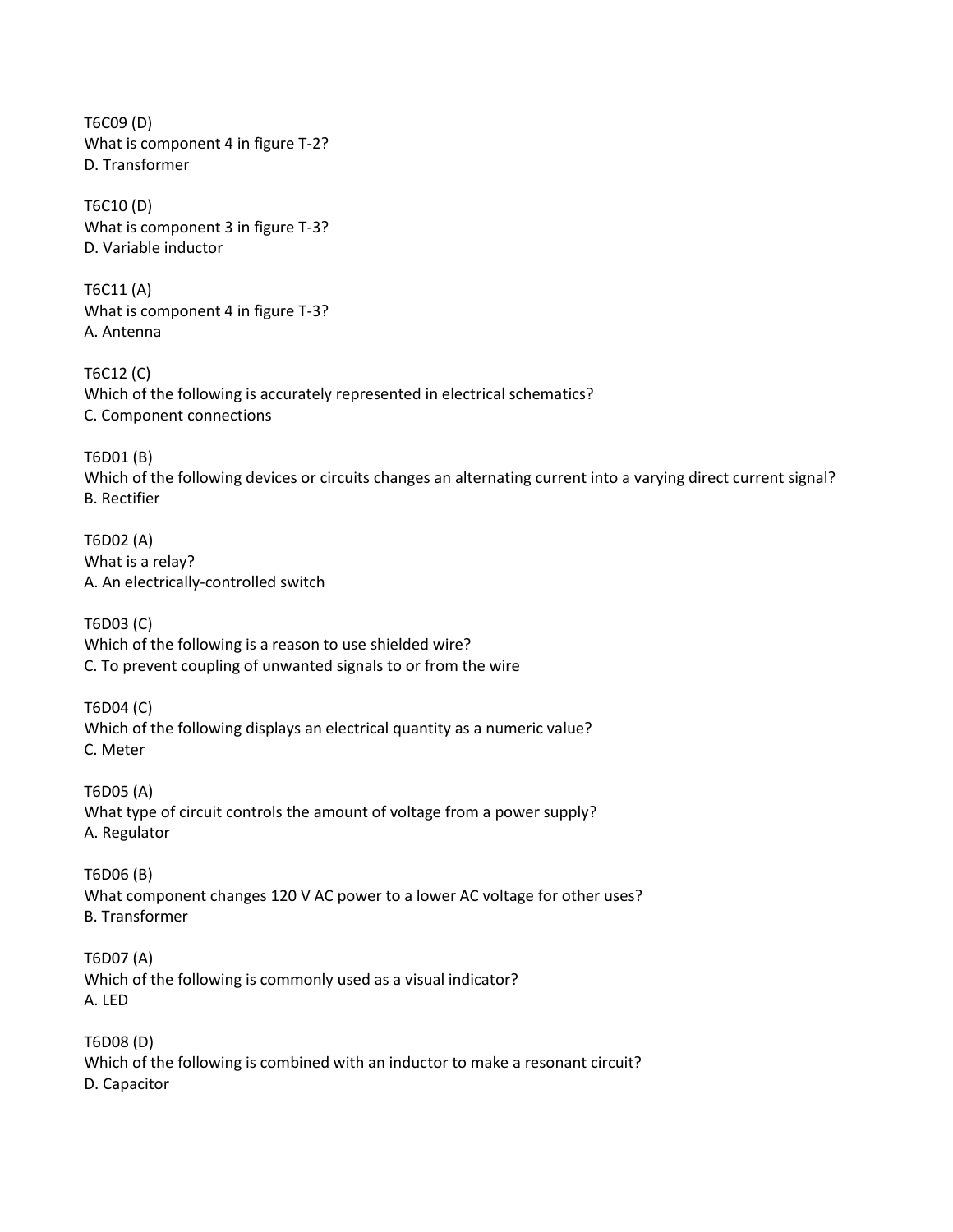T6D09 (C) What is the name of a device that combines several semiconductors and other components into one package? C. Integrated circuit

T6D10 (C) What is the function of component 2 in figure T-1? C. Control the flow of current

T6D11 (A) Which of the following is a resonant or tuned circuit? A. An inductor and a capacitor in series or parallel

T7A01 (B) Which term describes the ability of a receiver to detect the presence of a signal? B. Sensitivity

T7A02 (A) What is a transceiver? A. A devicethat combines areceiver and transmitter

T7A03 (B) Which of the following is used to convert a signal from one frequency to another? B. Mixer

T7A04 (C) Which term describes the ability of a receiver to discriminate between multiple signals? C. Selectivity

T7A05 (D) What is the name of a circuit that generates a signal at a specific frequency? D. Oscillator

T7A06 (C) What device converts the RF input and output of a transceiver to another band? C. Transverter

T7A07 (B) What is the function of a transceiver's PTT input? B. Switches transceiver from receive to transmit when grounded

T7A08 (C) Which of the following describes combining speech with an RF carrier signal? C. Modulation

T7A09 (B) What is the function of the SSB/CW-FM switch on a VHF power amplifier? B. Set the amplifier for proper operation in the selected mode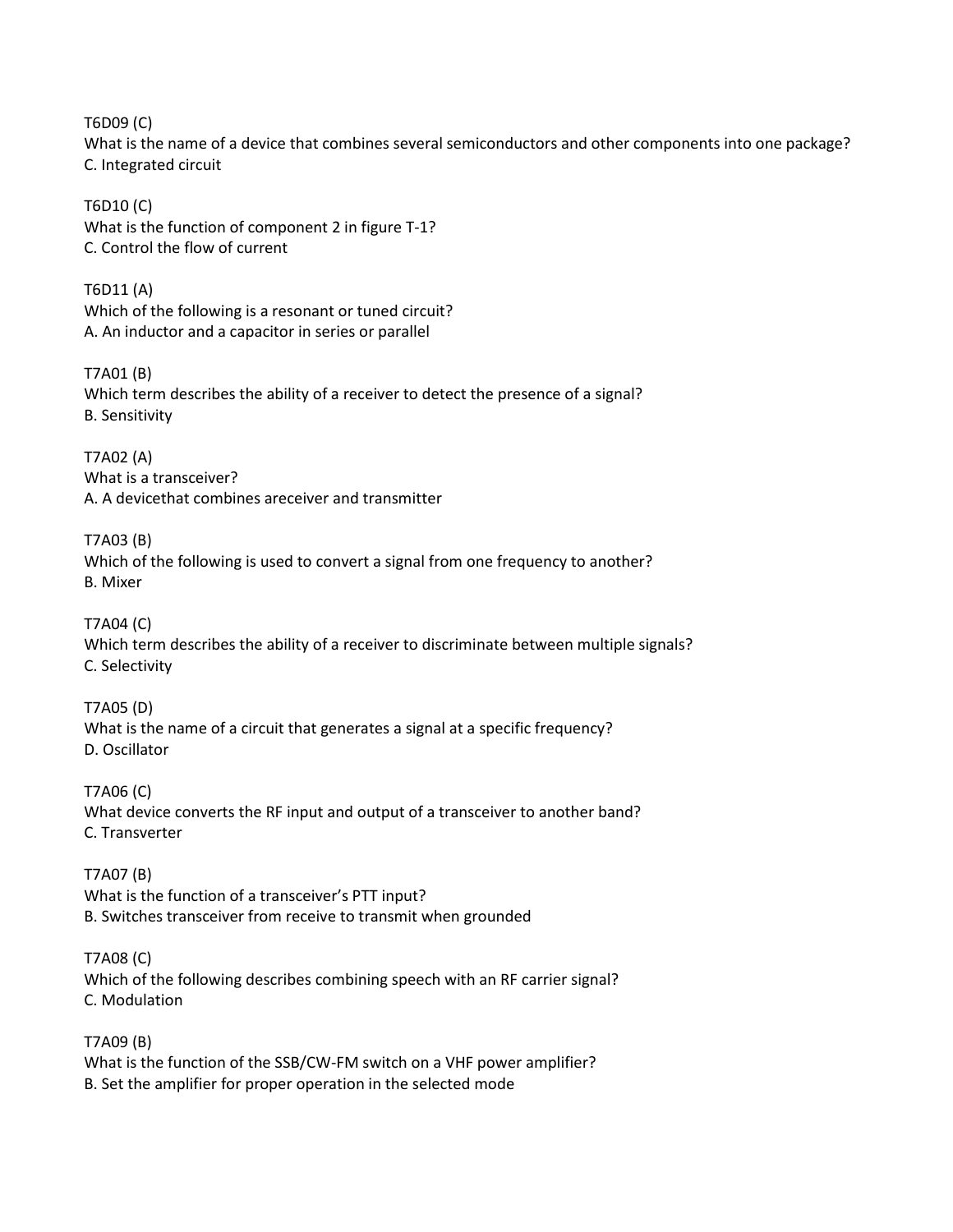T7A10 (B) What device increases the transmitted output power from a transceiver? B. An RF power amplifier

T7A11 (A) Where is an RF preamplifier installed? A. Between the antenna and receiver

# T7B01 (D)

What can you do if you are told your FM handheld or mobile transceiver is over-deviating? D. Talk farther away from the microphone

# T7B02 (A)

What would cause a broadcast AM or FM radio to receive an amateur radio transmission unintentionally? A. The receiver is unable to reject strong signals outside the AM or FM band

# T7B03 (D)

Which of the following can cause radio frequency interference? A. Fundamental overload B. Harmonics C. Spurious emissions **D. All these choices are correct**

T7B04 (D)

Which of the following could you use to cure distorted audio caused by RF current on the shield of a microphone cable?

D. Ferrite choke

T7B05 (A)

How can fundamental overload of a non-amateur radio or TV receiver by an amateur signal be reduced or eliminated?

A. Block the amateur signal with a filter at the antenna input of the affected receiver

T7B06 (A)

Which of the following actions should you take if a neighbor tells you that your station's transmissions are interfering with their radio or TV reception?

A. Make sure that your station is functioning properly and that it does not cause interference to your own radio or television when it is tuned to the same channel

T7B07 (D)

Which of the following can reduce overload of a VHF transceiver by a nearby commercial FM station? D. Installing a band-reject filter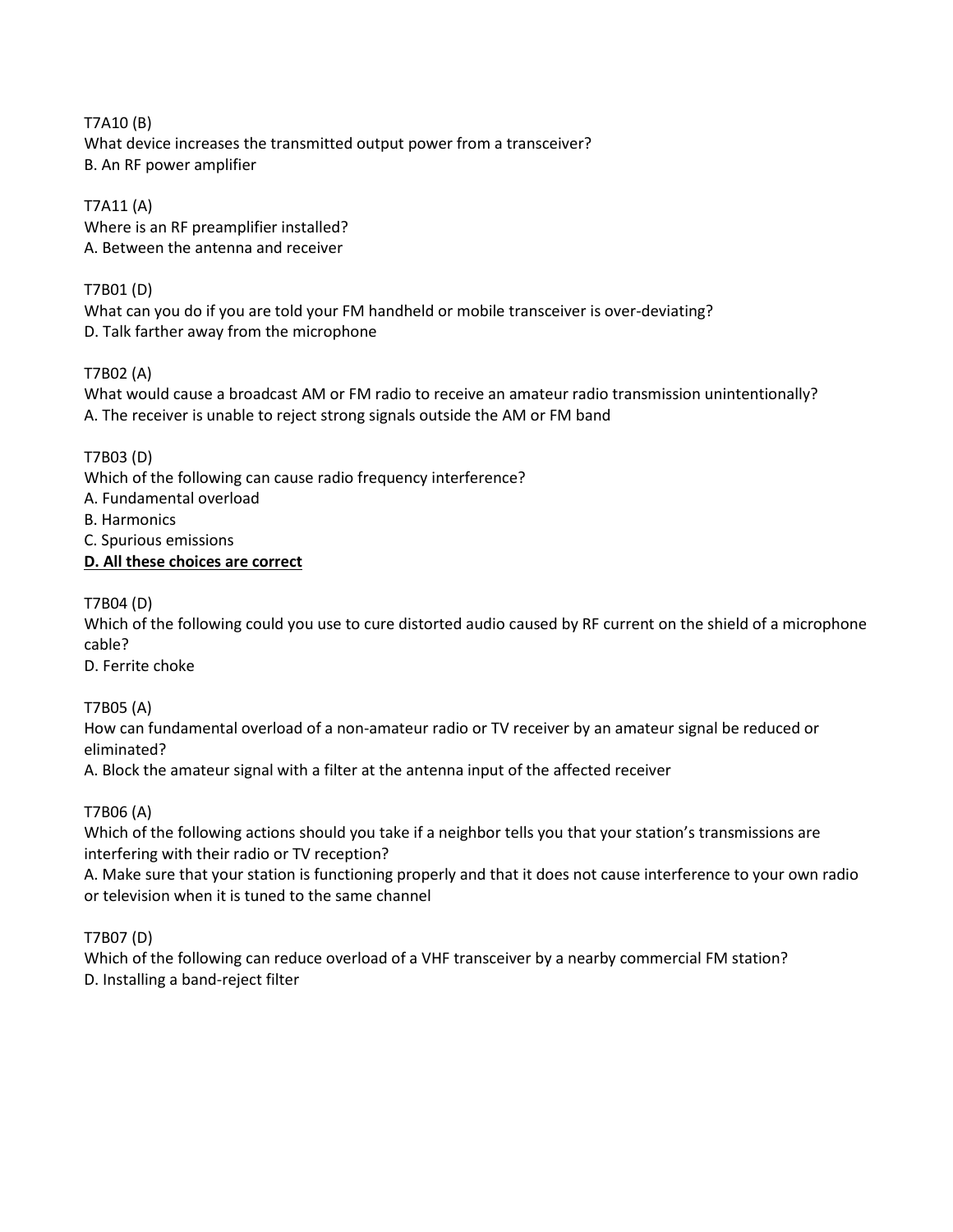T7B08 (D)

What should you do if something in a neighbor's home is causing harmful interference to your amateur station? A. Work with your neighbor to identify the offending device

- B. Politely inform your neighbor that FCC rules prohibit the use of devices that cause interference
- C. Make sure your station meets the standards of good amateur practice

## **D. All these choices are correct**

## T7B09 (D)

What should be the first step to resolve non-fiber optic cable TV interference caused by your amateur radio transmission?

D. Be sure all TV feed line coaxial connectors are installed properly

T7B10 (D)

What might be a problem if you receive a report that your audio signal through an FM repeater is distorted or unintelligible?

A. Your transmitter is slightly off frequency

- B. Your batteries are running low
- C. You are in a bad location

## **D. All these choices are correct**

## T7B11 (C)

What is a symptom of RF feedback in a transmitter or transceiver? C. Reports of garbled, distorted, or unintelligible voice transmissions

#### T7C01 (A)

What is the primary purpose of a dummy load? A. To prevent transmitting signals over the air when making tests

## T7C02 (B)

Which of the following is used to determine if an antenna is resonant at the desired operating frequency? B. An antenna analyzer

## T7C03 (B)

What does a dummy load consist of? B. A non-inductive resistor mounted on a heat sink

## T7C04 (C)

What reading on an SWR meter indicates a perfect impedance match between the antenna and the feed line? C. 1:1

#### T7C05 (A) Why do most solid-state transmitters reduce output power as SWR increases beyond a certain level? A. To protect the output amplifier transistors

T7C06 (D) What does an SWR reading of 4:1 indicate? D. Impedance mismatch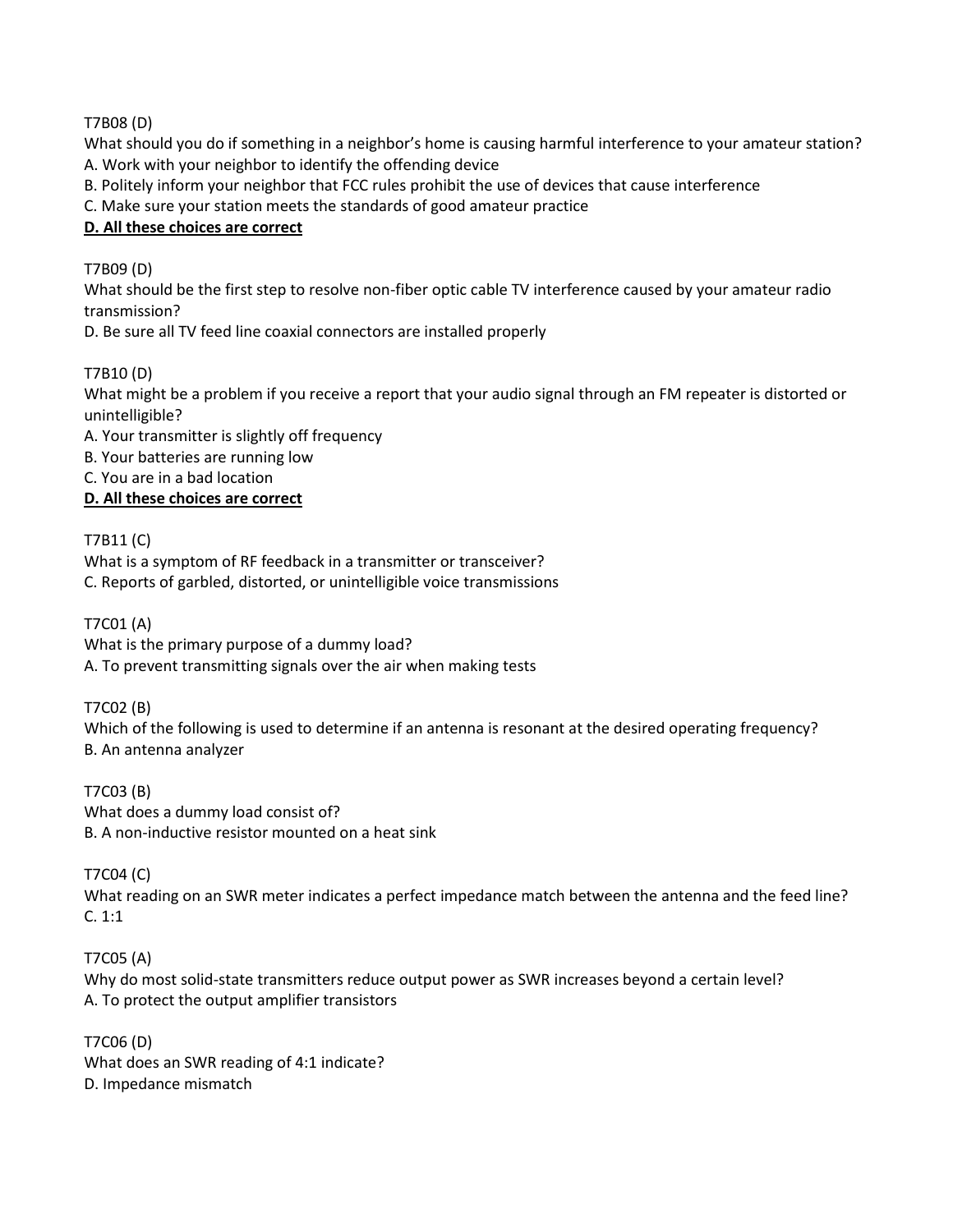T7C07 (C) What happens to power lost in a feed line? C. It is converted into heat

T7C08 (D) Which instrument can be used to determine SWR? D. Directional wattmeter

T7C09 (A) Which of the following causes failure of coaxial cables? A. Moisture contamination

T7C10 (D) Why should the outer jacket of coaxial cable be resistant to ultraviolet light? D. Ultraviolet light can damage the jacket and allow water to enter the cable

T7C11 (C) What is a disadvantage of air core coaxial cable when compared to foam or solid dielectric types? C. It requires special techniques to prevent moisture in the cable

T7D01 (B) Which instrument would you use to measure electric potential? B. A voltmeter

T7D02 (B) How is a voltmeter connected to a component to measure applied voltage? B. In parallel

T7D03 (A) When configured to measure current, how is a multimeter connected to a component? A. In series

T7D04 (D) Which instrument is used to measure electric current? D. An ammeter

T7D05 Question Removed (section not renumbered)

T7D06 (C) Which of the following can damage a multimeter? C. Attempting to measure voltage when using the resistance setting

T7D07 (C) Which of the following measurements are made using a multimeter? C. Voltage and resistance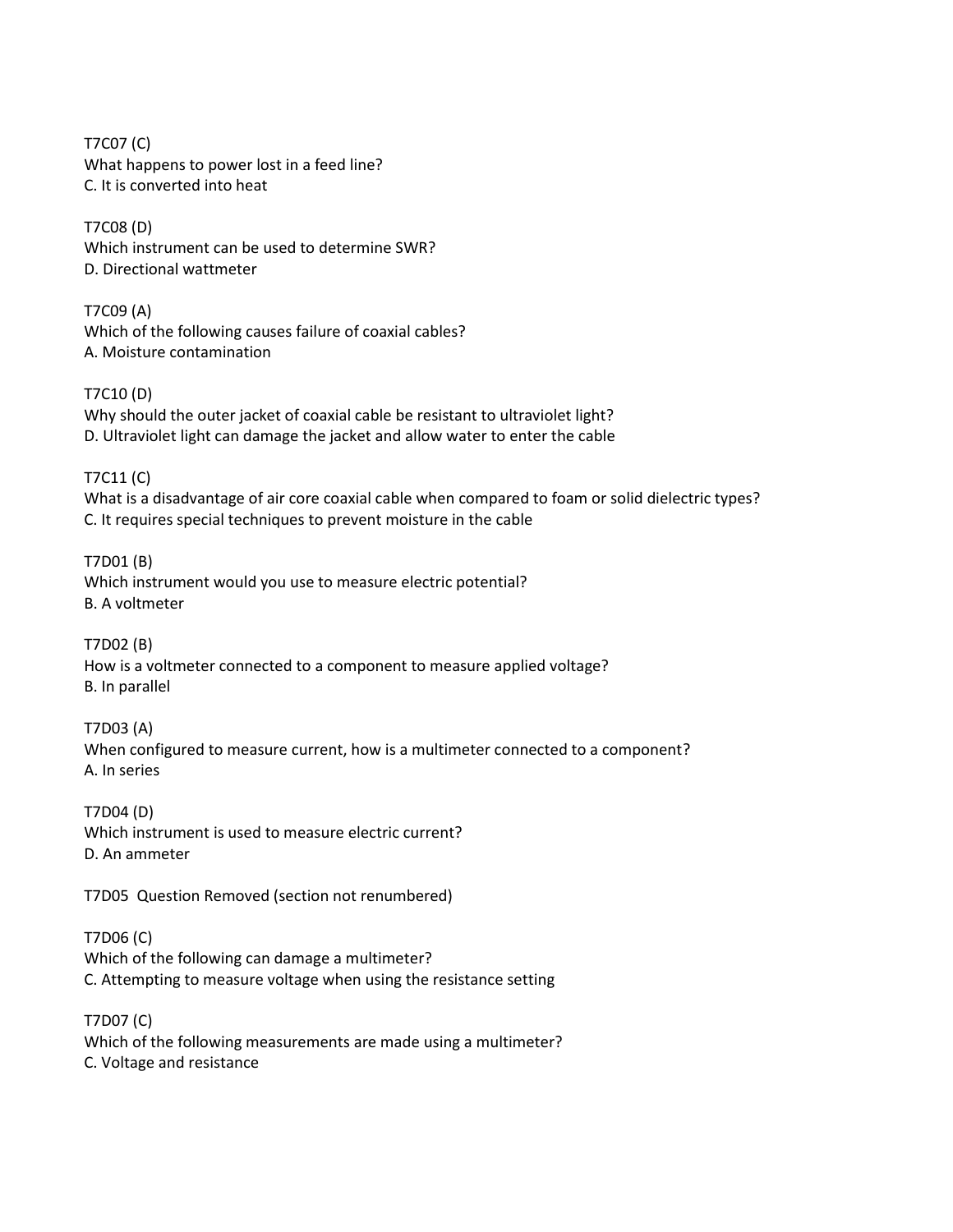T7D08 (A) Which of the following types of solder should not be used for radio and electronic applications? A. Acid-core solder T7D09 (C) What is the characteristic appearance of a cold tin-lead solder joint? C. A rough or lumpy surface T7D10 (A) What reading indicates that an ohmmeter is connected across a large, discharged capacitor? A. Increasing resistance with time T7D11 (B) Which of the following precautions should be taken when measuring in-circuit resistance with an ohmmeter? B. Ensure that the circuit is not powered T8A01 (C) Which of the following is a form of amplitude modulation? C. Single sideband T8A02 (A) What type of modulation is commonly used for VHF packet radio transmissions? A. FM or PM T8A03 (C) Which type of voice mode is often used for long-distance (weak signal) contacts on the VHF and UHF bands? C. SSB T8A04 (D) Which type of modulation is commonly used for VHF and UHF voice repeaters? D. FM or PM T8A05 (C) Which of the following types of signal has the narrowest bandwidth? C. CW T8A06 (A) Which sideband is normally used for 10 meter HF, VHF, and UHF single-sideband communications? A. Upper sideband T8A07 (C) What is a characteristic of single sideband (SSB) compared to FM? C. SSB signals have narrower bandwidth T8A08 (B) What is the approximate bandwidth of a typical single sideband (SSB) voice signal? B. 3 kHz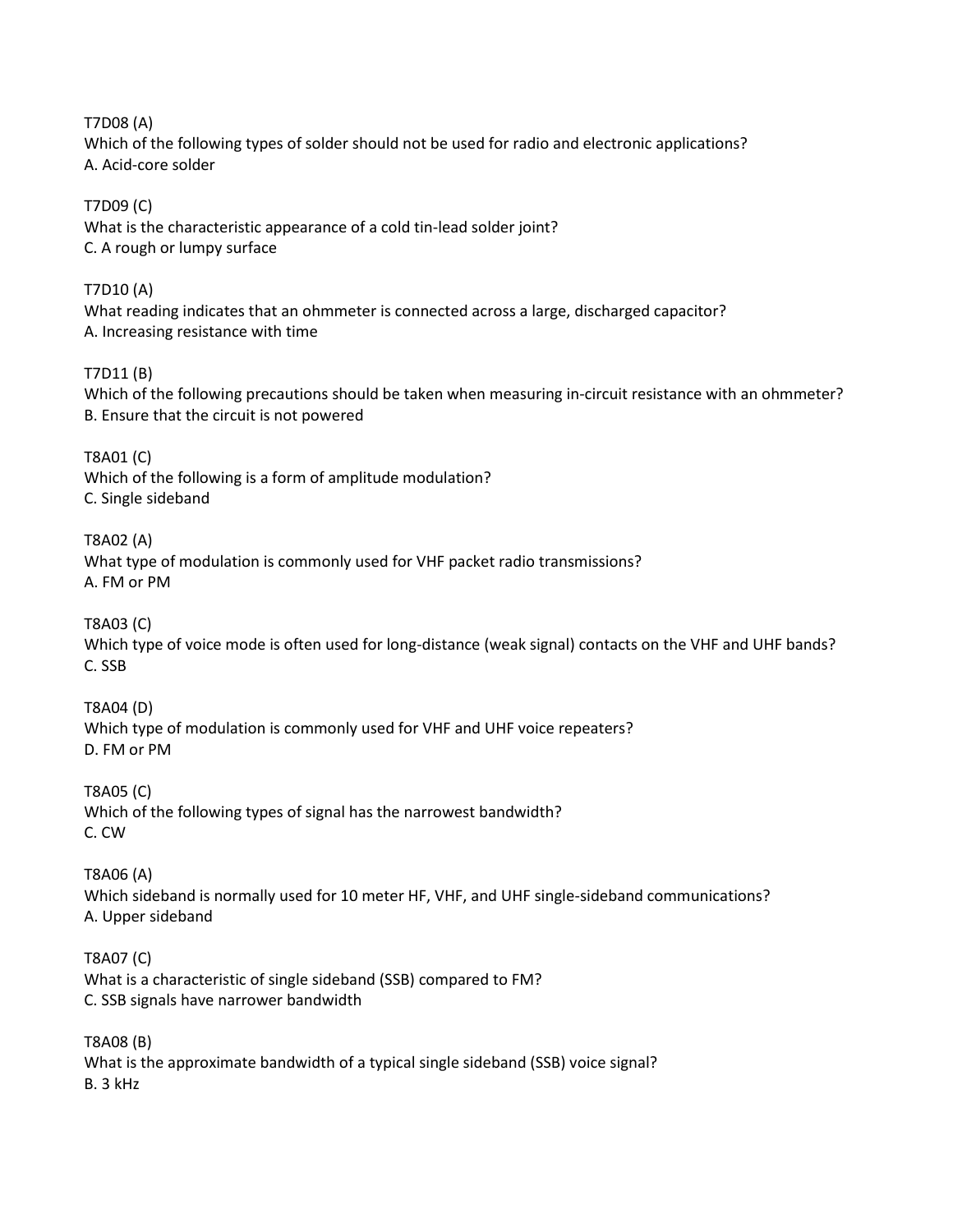T8A09 (C)

What is the approximate bandwidth of a VHF repeater FM voice signal? C. Between 10 and 15 kHz

#### T8A10 (B)

What is the approximate bandwidth of AM fast-scan TV transmissions? B. About 6 MHz

#### T8A11 (B)

What is the approximate bandwidth required to transmit a CW signal? B. 150 Hz

#### T8A12 (B)

Which of the following is a disadvantage of FM compared with single sideband? B. Only one signal can be received at a time

## T8B01 (C)

What telemetry information is typically transmitted by satellite beacons? C. Health and status of the satellite

#### T8B02 (B)

What is the impact of using excessive effective radiated power on a satellite uplink? B. Blocking access by other users

#### T8B03 (D)

Which of the following are provided by satellite tracking programs? A. Maps showing the real-time position of the satellite track over Earth B. The time, azimuth, and elevation of the start, maximum altitude, and end of a pass C. The apparent frequency of the satellite transmission, including effects of Doppler shift **D. All these choices are correct**

T8B04 (D) What mode of transmission is commonly used by amateur radio satellites? A. SSB B. FM C. CW/data **D. All these choices are correct**

T8B05 (D) What is a satellite beacon? D. A transmission from a satellite that contains status information

T8B06 (B) Which of the following are inputs to a satellite tracking program? B. The Keplerian elements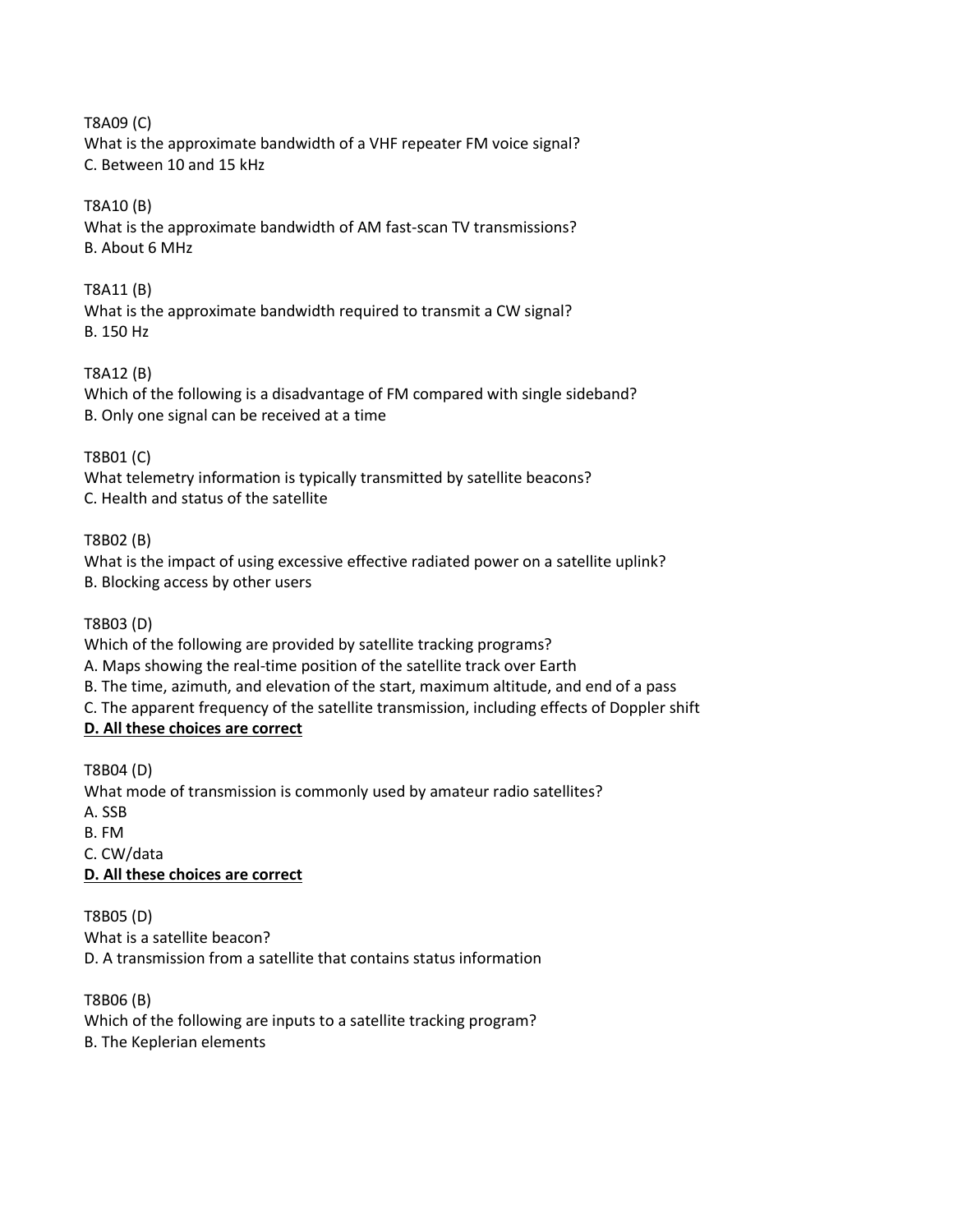T8B07 (C) What is Doppler shift in reference to satellite communications? C. An observed change in signal frequency caused by relative motion between the satellite and Earth station

T8B08 (B) What is meant by the statement that a satellite is operating in U/V mode? B. The satellite uplink is in the 70 centimeter band and the downlink is in the 2 meter band

T8B09 (B) What causes spin fading of satellite signals? B. Rotation of the satellite and its antennas

T8B10 (D) What is a LEO satellite? D. A satellite in low earth orbit

T8B11 (A) Who may receive telemetry from a space station? A. Anyone

T8B12 (C) Which of the following is a way to determine whether your satellite uplink power is neither too low nor too high? C. Your signal strength on the downlink should be about the same as the beacon

T8C01 (C) Which of the following methods is used to locate sources of noise interference or jamming? C. Radio direction finding

T8C02 (B) Which of these items would be useful for a hidden transmitter hunt? B. A directional antenna

T8C03 (D) What operating activity involves contacting as many stations as possible during a specified period? D. Contesting

T8C04 (C) Which of the following is good procedure when contacting another station in a contest? C. Send only the minimum information needed for proper identification and the contest exchange

T8C05 (A) What is a grid locator? A. A letter-number designator assigned to a geographic location

T8C06 (B) How is over the air access to IRLP nodes accomplished? B. By using DTMF signals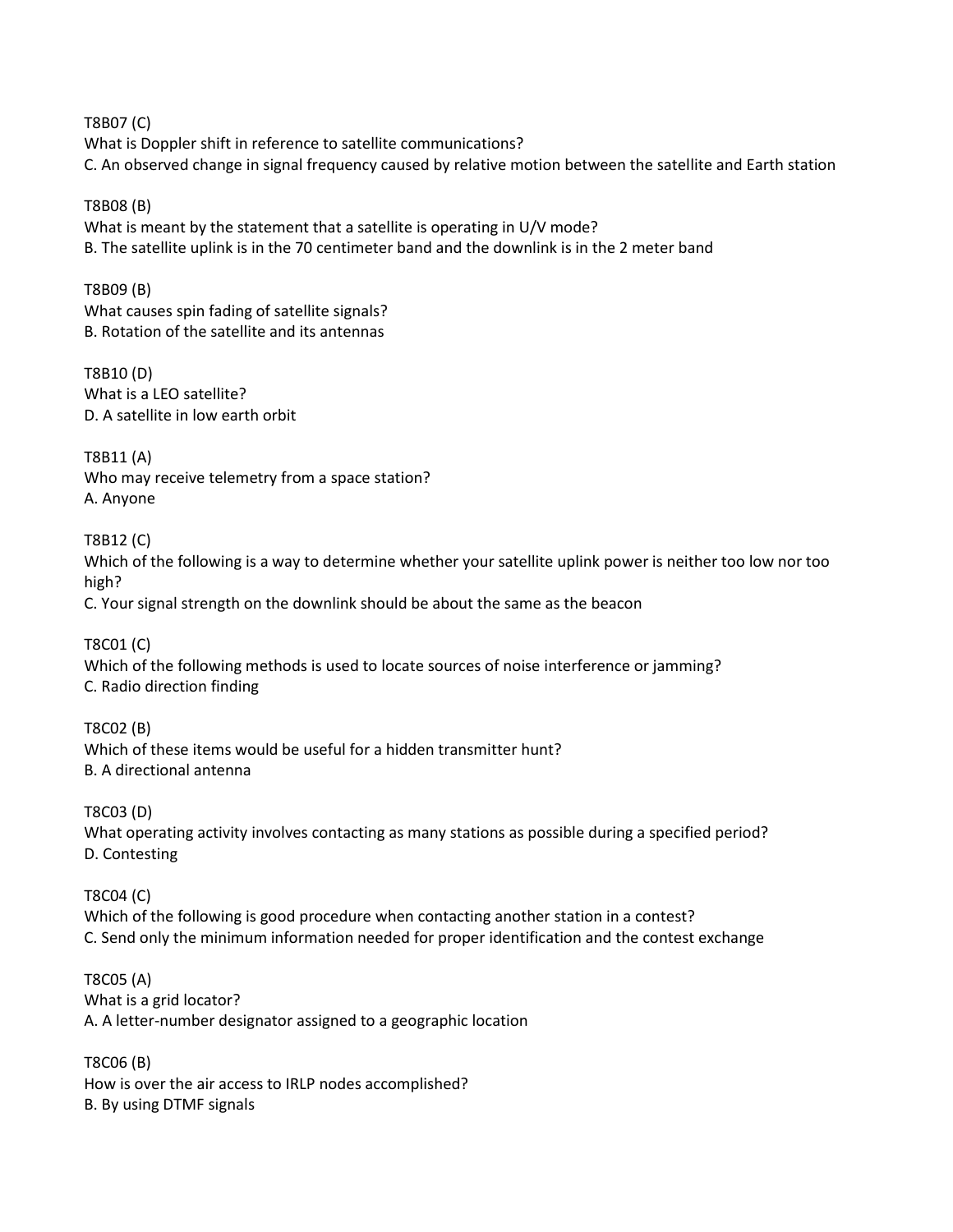T8C07 (D)

What is Voice Over Internet Protocol (VoIP)? D. A method of delivering voice communications over the internet using digital techniques

T8C08 (A)

What is the Internet Radio Linking Project (IRLP)?

A. A technique to connect amateur radio systems, such as repeaters, via the internet using Voice Over Internet Protocol (VoIP)

T8C09 (D) Which of the following protocols enables an amateur station to transmit through a repeater without using a radio to initiate the transmission? D. EchoLink

T8C10 (C) What is required before using the EchoLink system? C. Register your call sign and provide proof of license

T8C11 (A) What is an amateur radio station that connects other amateur stations to the internet? A. A gateway

T8D01 (D) Which of the following is a digital communications mode? A. Packet radio B. IEEE 802.11 C. FT8 **D. All these choices are correct**

T8D02 (B) What is a "talkgroup" on a DMR repeater? B. A way for groups of users to share a channel at different times without hearing other users on the channel

T8D03 (D) What kind of data can be transmitted by APRS? A. GPS position data B. Text messages C. Weather data **D. All these choices are correct**

T8D04 (C) What type of transmission is indicated by the term "NTSC?" C. An analog fast-scan color TV signal

T8D05 (A) Which of the following is an application of APRS? A. Providing real-time tactical digital communications in conjunction with a map showing the locations of stations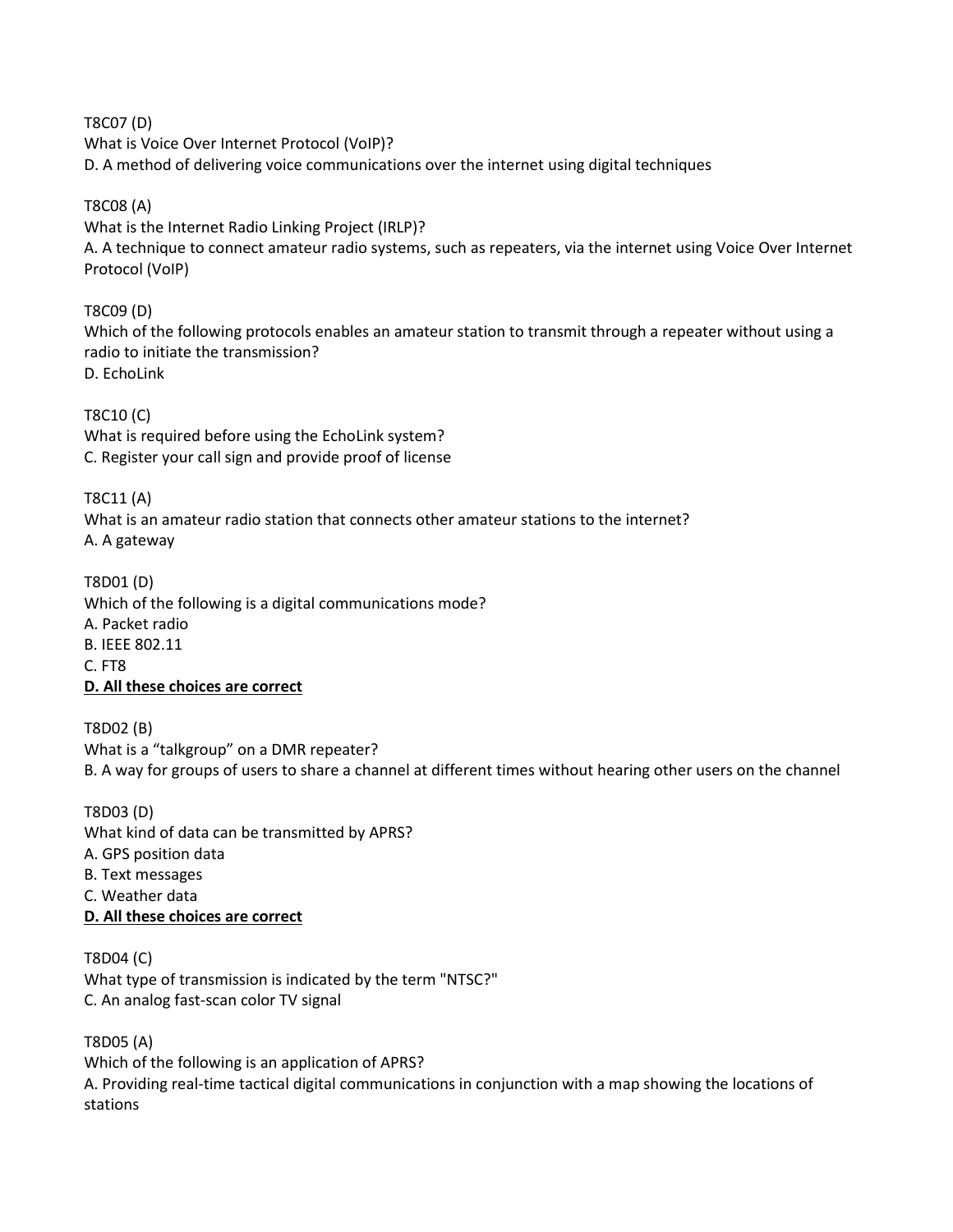T8D06 (B) What does the abbreviation "PSK" mean? B. Phase Shift Keying

T8D07 (A) Which of the following describes DMR? A. A technique for time-multiplexing two digital voice signals on a single 12.5 kHz repeater channel

T8D08 (D) Which of the following is included in packet radio transmissions? A. A check sum that permits error detection B. A header that contains the call sign of the station to which the information is being sent C. Automatic repeat request in case of error **D. All these choices are correct** 

T8D09 (D) What is CW? D. Another name for a Morse code transmission

T8D10 (D)

Which of the following operating activities is supported by digital mode software in the WSJT-X software suite? A. Earth-Moon-Earth

B. Weaksignal propagation beacons

C. Meteor scatter

# **D. All these choices are correct**

T8D11 (C)

What is an ARQ transmission system? C. An error correction method in which the receiving station detects errors and sends a request for retransmission

T8D12 (A) Which of the following best describes an amateur radio mesh network? A. An amateur-radiobased data network using commercial Wi-Fi equipment with modified firmware

T8D13 (B) What is FT8? B. A digital mode capable of lowsignal-to-noise operation

T9A01 (C) What is a beam antenna? C. An antenna that concentrates signals in one direction

T9A02 (A) Which of the following describes a type of antenna loading? A. Electrically lengthening by inserting inductors in radiating elements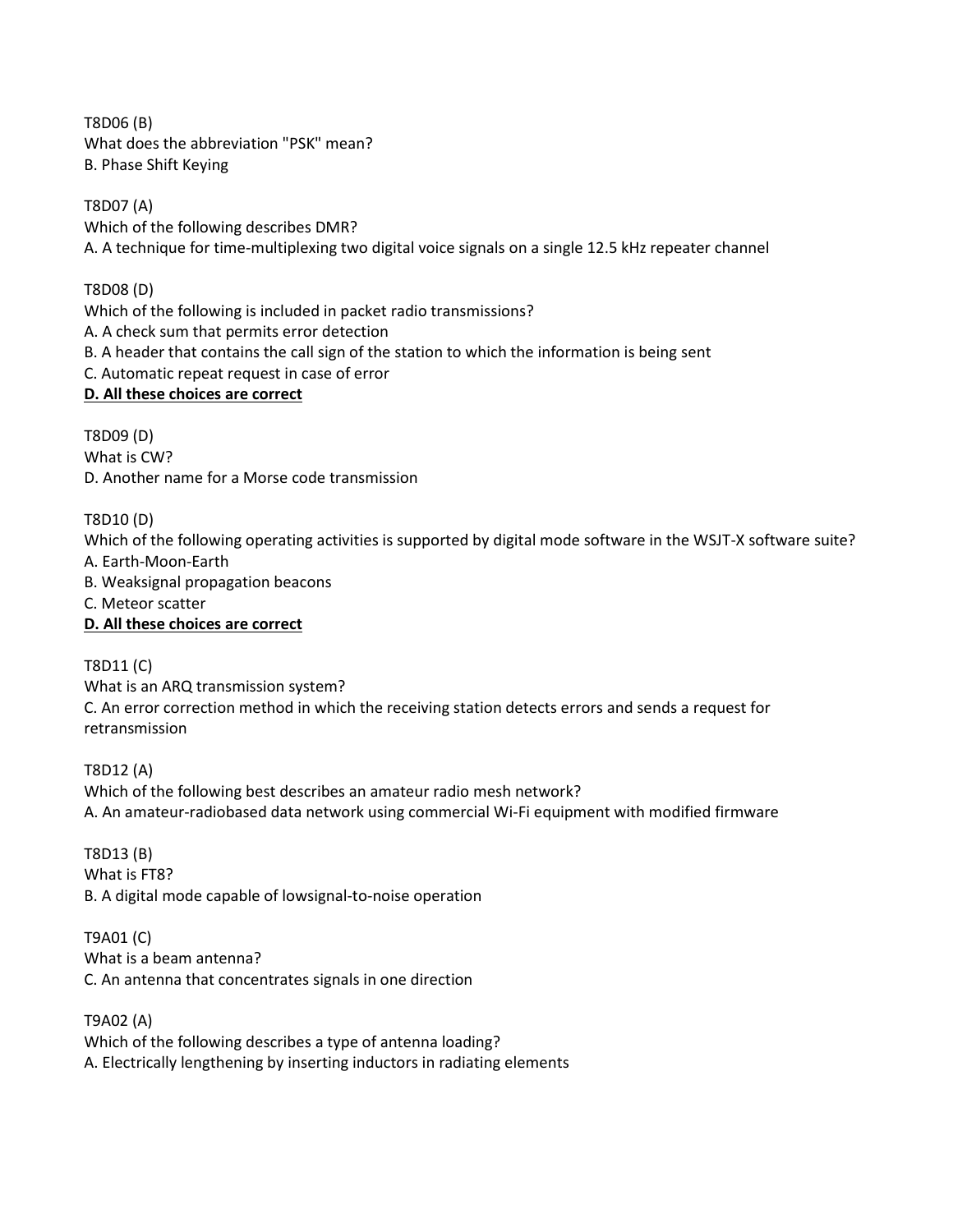T9A03 (B)

Which of the following describes a simple dipole oriented parallel to Earth's surface? B. A horizontally polarized antenna

T9A04 (A)

What is a disadvantage of the short,flexible antenna supplied with most handheld radio transceivers, compared to a full-sized quarter-wave antenna? A. It has low efficiency

T9A05 (C) Which of the following increases the resonant frequency of a dipole antenna? C. Shortening it

T9A06 (D) Which of the following types of antenna offers the greatest gain? D. Yagi

T9A07 (A) What is a disadvantage of using a handheld VHF transceiver with a flexible antenna inside a vehicle? A. Signal strength is reduced due to the shielding effect of the vehicle

T9A08 (C) What is the approximate length, in inches, of a quarter-wavelength vertical antenna for 146 MHz? C. 19

T9A09 (C) What is the approximate length, in inches, of a half-wavelength 6 meter dipole antenna? C. 112

T9A10 (D) In which direction does a half-wave dipole antenna radiate the strongest signal? D. Broadside to the antenna

T9A11 (C) What is antenna gain? C. The increase in signal strength in a specified direction compared to a reference antenna

T9A12 (A) What is an advantage of a 5/8 wavelength whip antenna for VHF or UHF mobile service? A. It has more gain than a 1/4-wavelength antenna

T9B01 (B) What is a benefit of low SWR? B. Reduced signal loss

T9B02 (B) What is the most common impedance of coaxial cables used in amateur radio? B. 50 ohms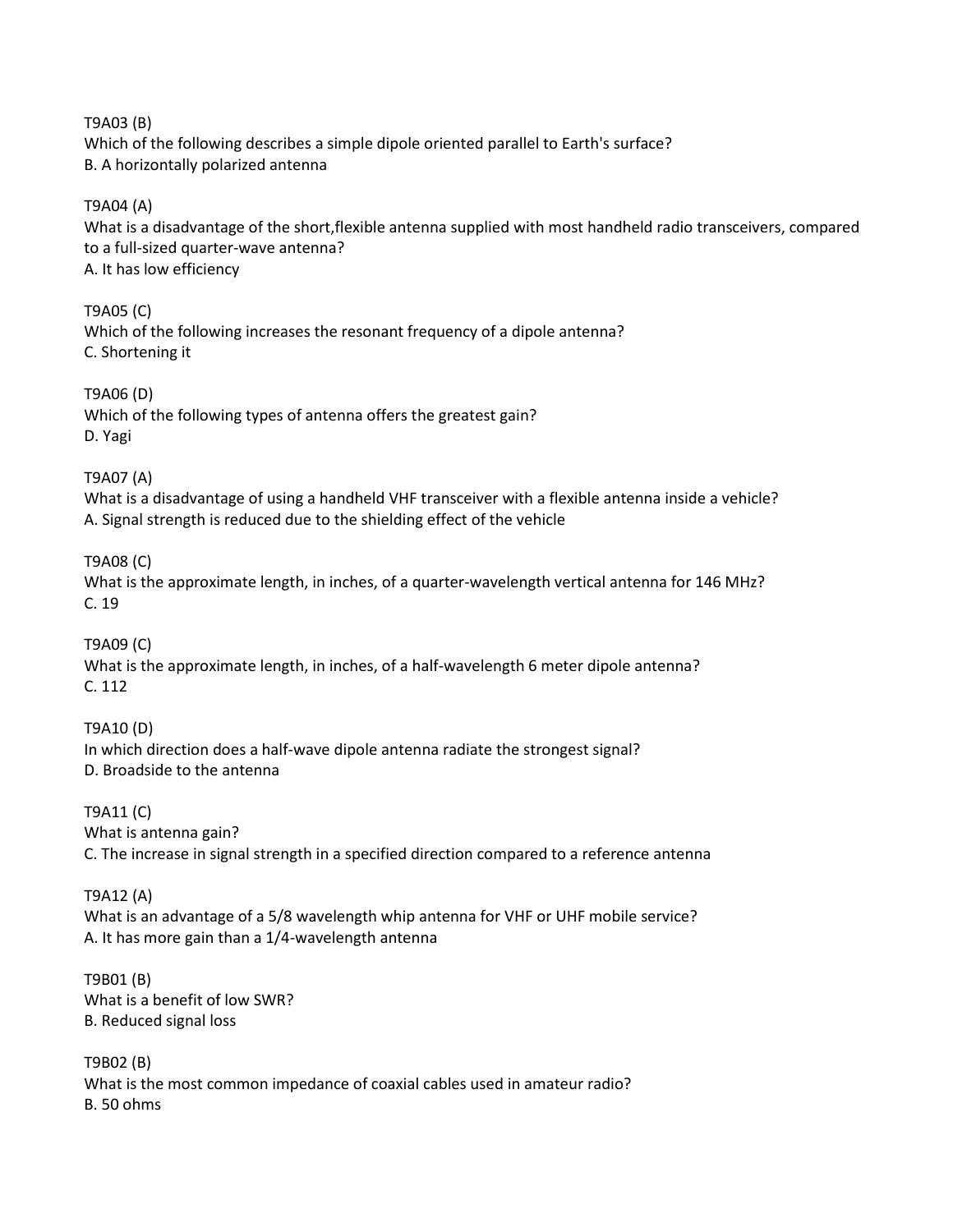T9B03 (A)

Why is coaxial cable the most common feed line for amateur radio antenna systems? A. It is easy to use and requires few special installation considerations

#### T9B04 (A)

What is the major function of an antenna tuner (antenna coupler)? A. It matches the antenna system impedance to the transceiver's output impedance

#### T9B05 (D)

What happens as the frequency of a signal in coaxial cable is increased? D. The loss increases

T9B06 (B)

Which of the following RF connector types is most suitable for frequencies above 400 MHz? B. Type N

## T9B07 (C)

Which of the following is true of PL-259 type coax connectors? C. They are commonly used at HF and VHF frequencies

## T9B08 (D)

Which of the following is a source of loss in coaxial feedline? A. Water intrusion into coaxial connectors B. High SWR C. Multiple connectors in the line **D. All these choices are correct**

T9B09 (B) What can cause erratic changes in SWR? B. Loose connection in the antenna or feedline

T9B10 (C) What is the electrical difference between RG-58 and RG-213 coaxial cable? C. RG-213 cable has less loss at a given frequency

T9B11 (C) Which of the following types of feed line has the lowest loss at VHF and UHF? C. Air-insulated hardline

T9B12 (A) What is standing wave ratio (SWR)? A. A measure of how well a load is matched to a transmission line

T0A01 (B) Which of the following is a safety hazard of a 12-volt storage battery? B. Shorting the terminals can cause burns, fire, or an explosion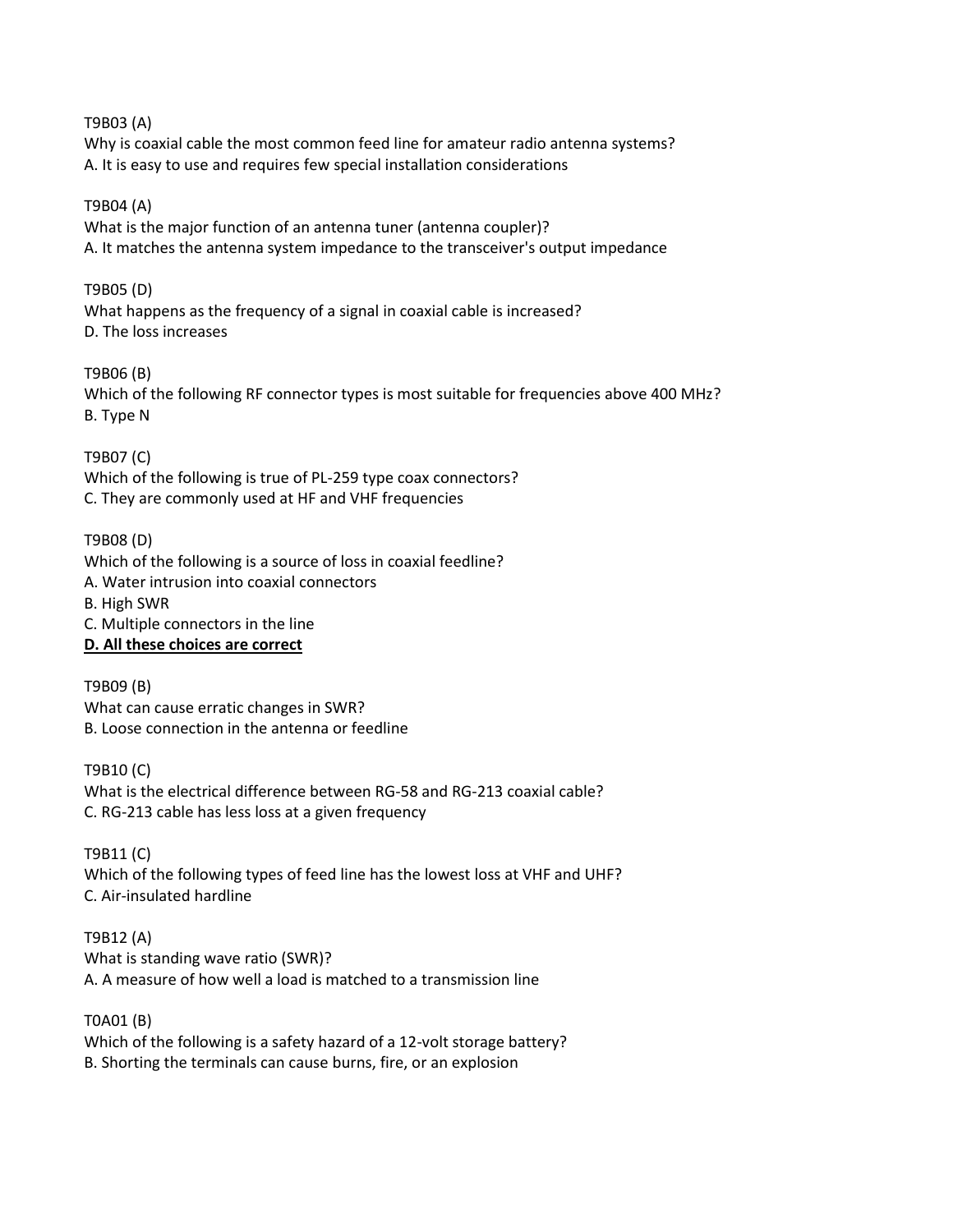T0A02 (D)

What health hazard is presented by electrical current flowing through the body? A. It may cause injury by heating tissue

B. It may disrupt the electrical functions of cells

C. It may cause involuntary muscle contractions

## **D. All these choices are correct**

T0A03 (B)

In the United States, what circuit does black wire insulation indicate in a three-wire 120 V cable? B. Hot

T0A04 (B) What is the purpose of a fuse in an electrical circuit? B. To remove power in case of overload

T0A05 (C)

Why should a 5-ampere fuse never be replaced with a 20-ampere fuse? C. Excessive current could cause a fire

T0A06 (D)

What is a good way to guard against electrical shock at your station?

A. Use three-wire cords and plugs for all AC powered equipment

B. Connect all AC powered station equipment to a common safety ground

C. Install mechanical interlocks in high-voltage circuits

# **D. All these choices are correct**

T0A07 (D)

Where should a lightning arrester be installed in a coaxial feed line? D. On a grounded panel near where feed lines enter the building

T0A08 (A) Where should a fuse or circuit breaker be installed in a 120V AC power circuit? A. In series with the hot conductor only

T0A09 (C) What should be done to all external ground rods or earth connections? C. Bond them together with heavy wire or conductive strap

T0A10 (A) What hazard is caused by charging or discharging a battery too quickly? A. Overheating or out-gassing

T0A11 (D) What hazard exists in a power supply immediately after turning it off? D. Charge stored in filter capacitors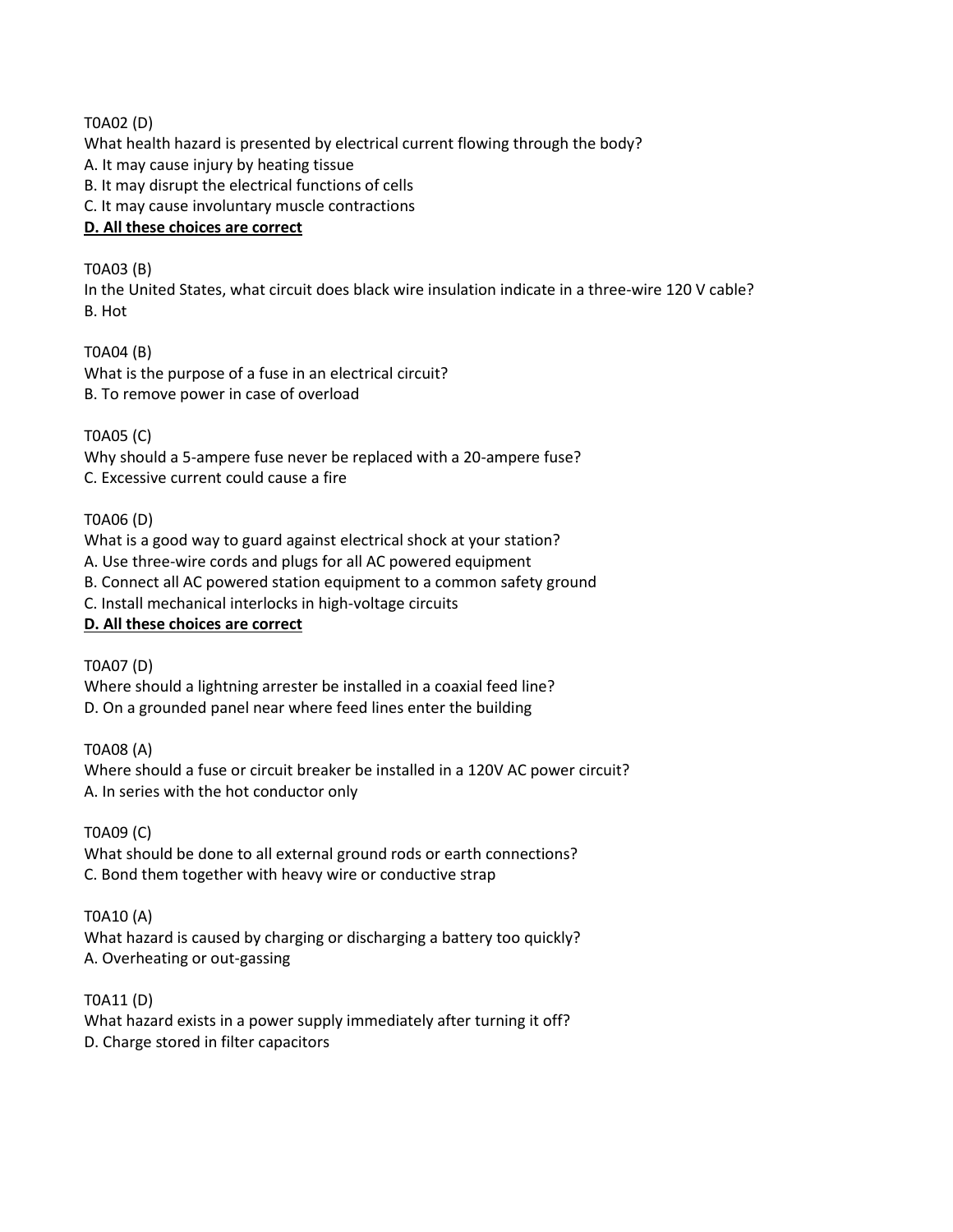T0A12 (B)

Which of the following precautions should be taken when measuring high voltages with a voltmeter? B. Ensure that the voltmeter and leads are rated for use at the voltages to be measured

T0B01 (C)

Which of the following is good practice when installing ground wires on a tower for lightning protection? C. Ensure that connections are short and direct

T0B02 (D)

What is required when climbing an antenna tower?

A. Have sufficient training on safe tower climbing techniques

B. Use appropriate tie-off to the tower at all times

C. Always wear an approved climbing harness

## **D. All these choices are correct**

T0B03 (D)

Under what circumstances is it safe to climb a tower without a helper or observer? D. Never

T0B04 (C)

Which of the following is an important safety precaution to observe when putting up an antenna tower? C. Look for and stay clear of any overhead electrical wires

T0B05 (B)

What is the purpose of a safety wire through a turnbuckle used to tension guy lines? B. Prevent loosening of the turnbuckle from vibration

T0B06 (D)

What is the minimum safe distance from a power line to allow when installing an antenna? D. Enough so that if the antenna falls, no part of it can come closer than 10 feet to the power wires

T0B07 (C)

Which of the following is an important safety rule to remember when using a crank-up tower? C. This type of tower must not be climbed unless it is retracted, or mechanical safety locking devices have been installed

T0B08 (D)

Which is a proper grounding method for a tower? D. Separate eight-foot ground rods for each tower leg, bonded to the tower and each other

T0B09 (C)

Why should you avoid attaching an antenna to a utility pole? C. The antenna could contact high-voltage power lines

T0B10 (C)

Which of the following is true when installing grounding conductors used for lightning protection? C. Sharp bends must be avoided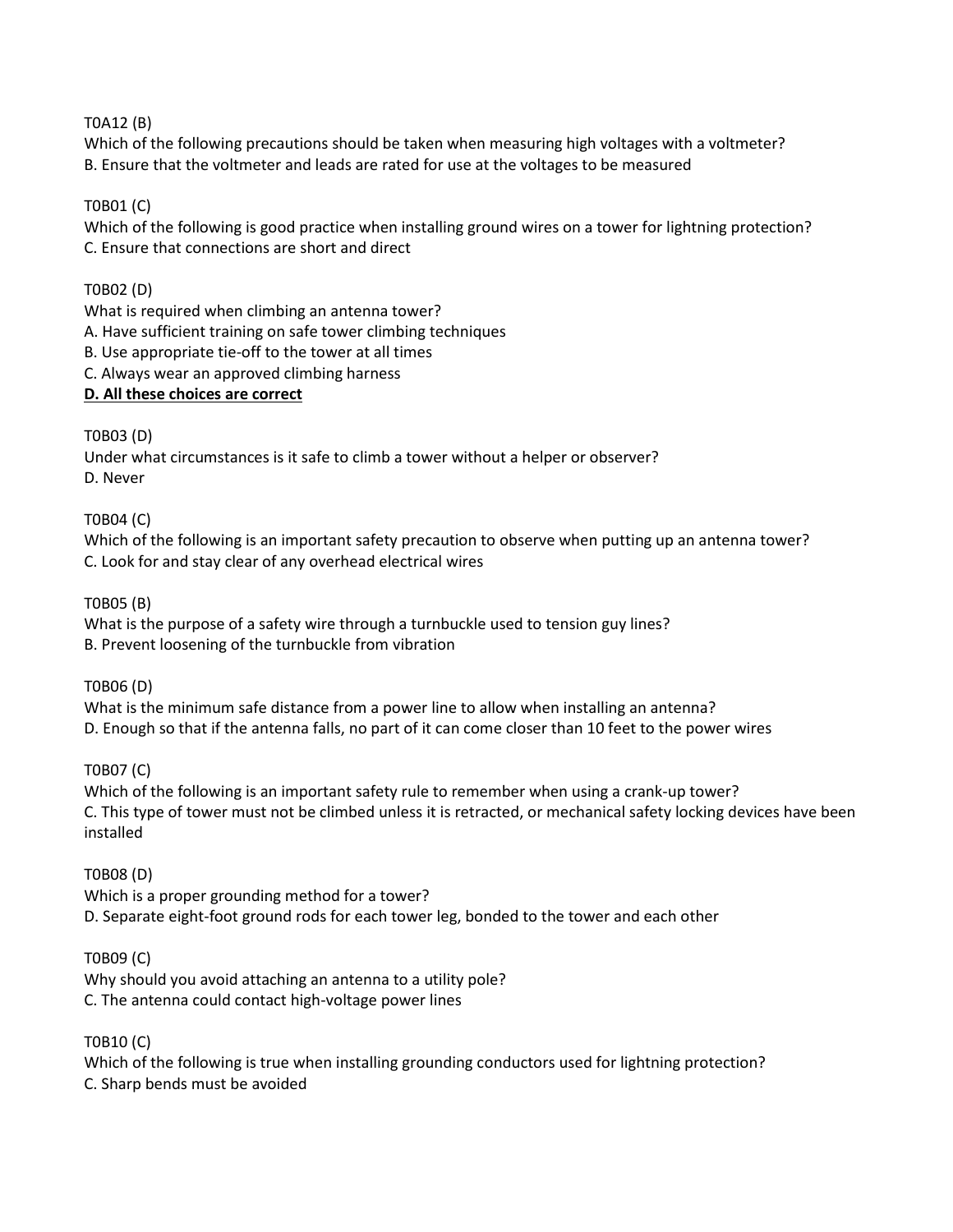T0B11 (B)

Which of the following establishes grounding requirements for an amateur radio tower or antenna? B. Local electrical codes

T0C01 (D) What type of radiation are radio signals? D. Non-ionizing radiation

#### T0C02 (B)

At which of the following frequencies does maximum permissible exposure have the lowest value? B. 50 MHz

T0C03 (C) How does the allowable power density for RF safety change if duty cycle changes from 100 percent to 50 percent? C. It increases by a factor of 2

#### T0C04 (D)

What factors affect the RF exposure of people near an amateur station antenna?

- A. Frequency and power level of the RF field
- B. Distance from the antenna to a person
- C. Radiation pattern of the antenna

## **D. All these choices are correct**

#### T0C05 (D)

Why do exposure limits vary with frequency? D. The human body absorbs more RF energy at some frequencies than at others

T0C06 (D)

Which of the following is an acceptable method to determine whether your station complies with FCC RF exposure regulations?

A. By calculation based on FCC OET Bulletin 65

B. By calculation based on computer modeling

C. By measurement of field strength using calibrated equipment

## **D. All these choices are correct**

T0C07 (B) What hazard is created by touching an antenna during a transmission? B. RF burn to skin

T0C08 (A) Which of the following actions can reduce exposure to RF radiation? A. Relocate antennas

T0C09 (B)

How can you make sure your station stays in compliance with RF safety regulations? B. By re-evaluating the station whenever an item in the transmitter or antenna system is changed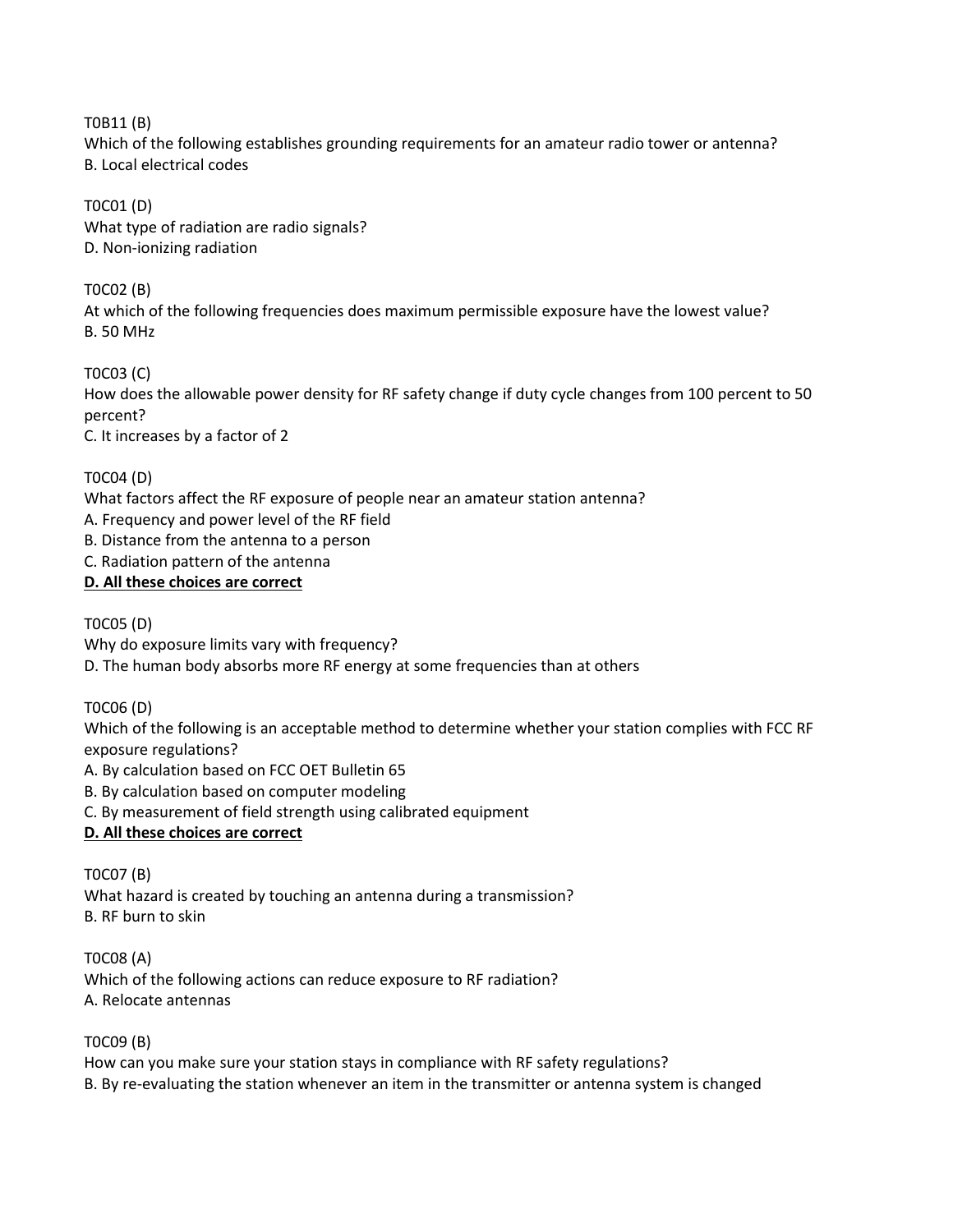T0C10 (A)

Why is duty cycle one of the factors used to determine safe RF radiation exposure levels? A. It affects the average exposure to radiation

T0C11 (C)

What is the definition of duty cycle during the averaging time for RF exposure? C. The percentage of time that a transmitter is transmitting

T0C12 (A)

How does RF radiation differ from ionizing radiation (radioactivity)? A. RF radiation does not have sufficient energy to cause chemical changes in cells and damage DNA

T0C13 (B)

Who is responsible for ensuring that no person is exposed to RF energy above the FCC exposure limits? B. The station licensee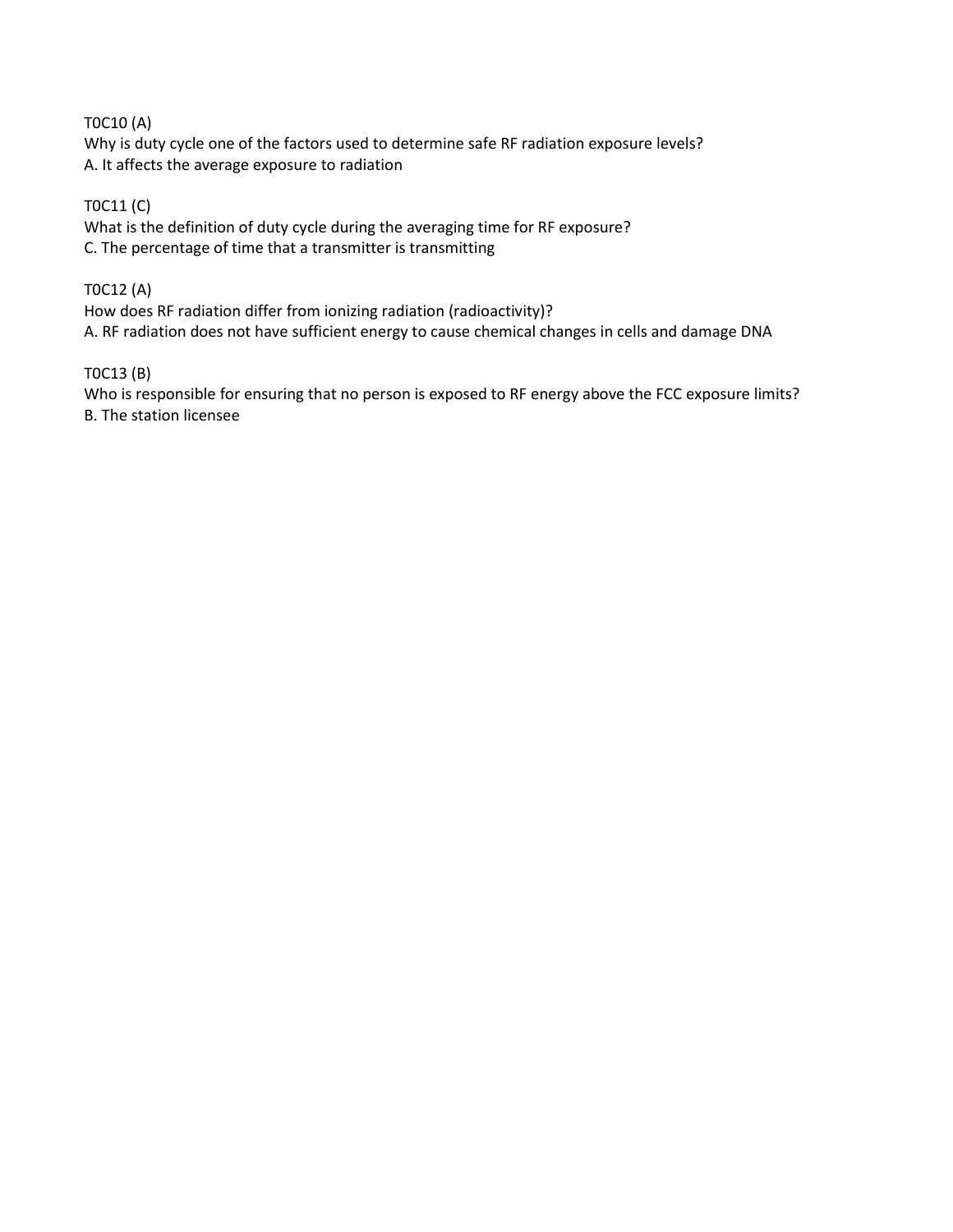NOTE: The 3 graphics required for certain questions in sections T6C and T6D are included on the following pages.



Figure T-1